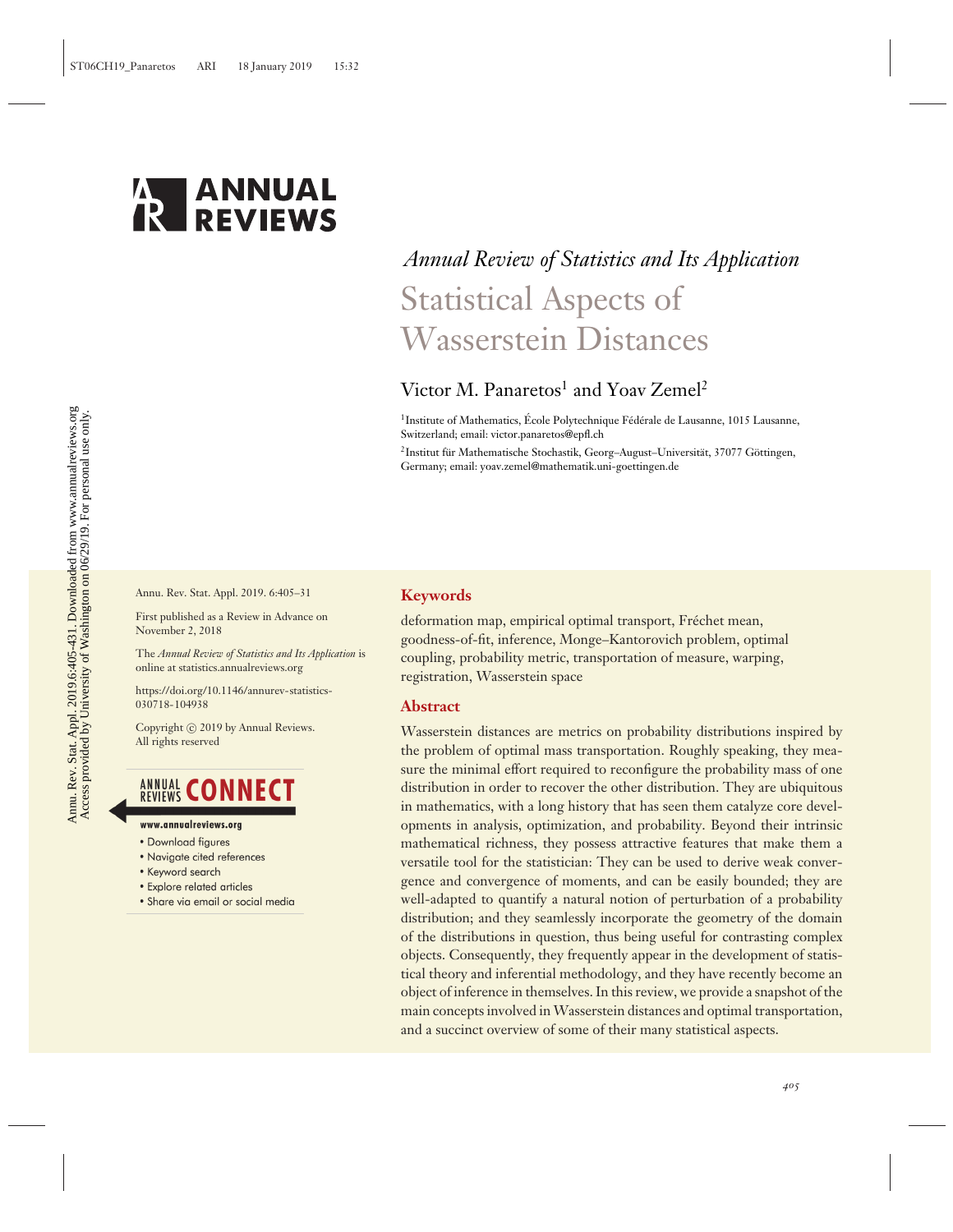# **1. INTRODUCTION**

Wasserstein distances are metrics between probability distributions that are inspired by the problem of optimal transportation. These distances (and the optimal transport problem) are ubiquitous in mathematics, most notably in fluid mechanics, partial differential equations, optimization, and, of course, probability theory and statistics. In addition to their theoretical importance, they have provided a successful framework for the comparison of (at times complex) objects in fields of application such as image retrieval (Rubner et al. 2000), computer vision (Ni et al. 2009), pharmaceutical statistics (Munk & Czado 1998), genomics (Bolstad et al. 2003, Evans & Matsen 2012), economics (Gini 1914) and finance (Rachev et al. 2011), to name but a few. Indeed, while their origins lie with Monge's (primarily mathematical) inquiry into how to optimally transport a pile of earth of a given volume into a pit of equal volume but potentially different shape, Kantorovich's modern reformulation, which catalyzed the development of this rich theory, was inspired by the concrete problem of optimal resource allocation. Unsurprisingly, there is a vast literature on Wasserstein distances and optimal transportation, originally rooted primarily in analysis and probability, but later branching out to quantitative fields well beyond. In statistics, Wasserstein distances play a prominent role in theory and methodology, and more recently have become an object of inference in themselves. In his thousand-page book, Villani (2008, p. 2) writes that reviewing the optimal transport literature is a "dauntingly difficult task," and if one focuses more narrowly on statistical aspects of Wasserstein distances, it is still impossible to carry out a comprehensive review in the order of twenty-five pages. We thus restrict ourselves to a high level overview of some salient aspects and main concepts, admittedly influenced by our own perspective and interests, and apologize for the inevitable omissions.

# **1.1. Overview**

Wasserstein distances appear in statistics in several ways. We delineate three broad categories of statistical use of these distances, according to which we will structure our review:

- 1. Wasserstein distances and the associated notion of an optimal coupling are often exploited as a versatile tool in asymptotic theory due to the topological structure they induce and their relatively easy majorization, and Section 2 reviews some of their appealing features in that context.
- 2. In other cases, Wasserstein distances are employed as a methodological tool in order to carry out statistical inference, primarily involving structural models and goodness-of-fit testing. Section 3 describes key methods and results in this vein.
- 3. Finally, a recent trend in functional data analysis is to consider the space of probability measures equipped with a Wasserstein distance as a sample/parameter space itself, a direction that is taken up in Section 4.

In contexts such as 2 and 3, it is often important to carry out explicit computations related to the Wasserstein distance, and Section 5 gives a brief overview of such numerical aspects. First, we review the basic definitions and relevant notions that we require throughout the article.

# **1.2. Basic Notions**

The *p*-Wasserstein distance<sup>1</sup> between probability measures  $\mu$  and  $\nu$  on  $\mathbb{R}^d$  is defined as

$$
W_p(\mu, \nu) = \inf_{\substack{X \sim \mu \\ Y \sim \nu}} (\mathbb{E} \|X - Y\|^p)^{1/p}, \qquad p \ge 1,
$$

<sup>1</sup>This is also known as Mallows' distance, the earth mover's distance, the (Monge–)Kantorovich(–Rubinstein) distance, or the Fréchet distance (when  $p = 2$ ). The term "Wasserstein distance" became popular, mainly in Western literature, following Dobrushin (1970), who studied some of its topological properties and referred to an earlier work by Wasserstein. Villani (2008, p. 118) and Bobkov & Ledoux (2018, p. 4) provide more details.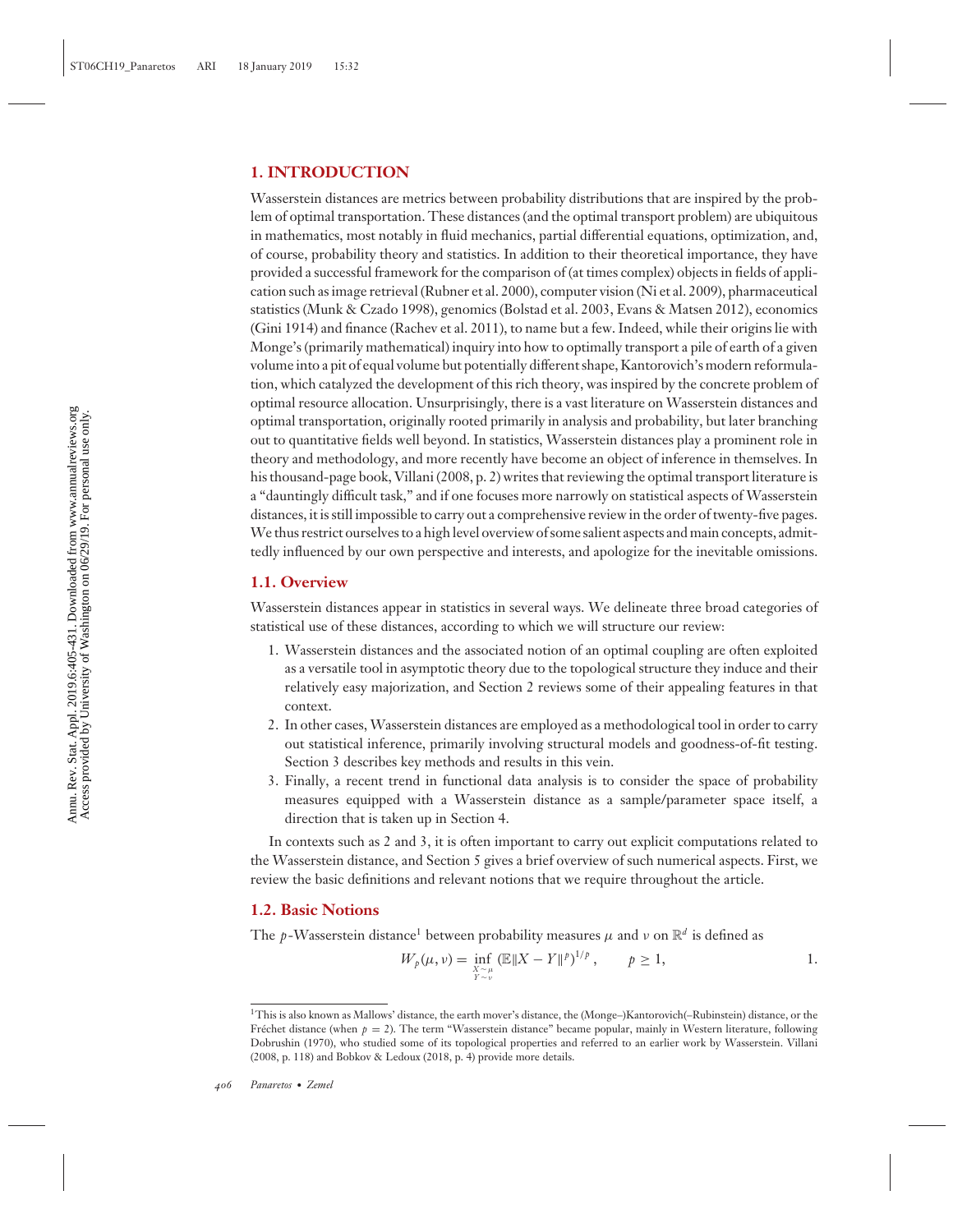where the infimum is taken over all pairs of *d*-dimensional random vectors *X* and *Y* marginally distributed as  $\mu$  and  $\nu$ , respectively (an obviously nonempty set, since one can always construct independent random variables with prescribed marginals). For convenience, we use both notations  $W_p(X, Y)$  and  $W_p(\mu, \nu)$  interchangeably whenever  $X \sim \mu$  and  $Y \sim \nu$ . The distance is finite provided the *p*th moments exist,  $\mathbb{E} \|X\|^p + \mathbb{E} \|Y\|^p < \infty$ , and this will be tacitly assumed in what follows. The definition generalizes to laws defined on much more general spaces: If  $(\mathcal{X}, \rho)$  is any complete and separable metric space,  $W_p$  can be defined in the same way, with  $||X - Y||$  replaced by the metric  $\rho(X, Y)$ . In particular, this setup incorporates laws on infinite-dimensional function spaces such as  $L^2[0, 1]$ . For simplicity, we restrict to the setting where X is a normed vector space, employing the notation  $(X, \|\cdot\|)$  henceforth.

The optimization problem defining the distance is typically referred to in the literature as optimal transport(ation) or the Monge–Kantorovich problem. When *X* and *Y* take values on the real line, their joint distribution is characterized by specifying their marginal distributions and a copula (Sklar 1959). Since the marginals here are fixed to be the laws of *X* and *Y*, the problem is to find a copula that couples *X* and *Y* together as tightly as possible in an  $L_p$ -sense, on average; if  $p = 2$  then that copula is the one that maximizes the correlation (or covariance) between *X* and *Y*, i.e., the copula inducing maximal linear dependence.

The Wasserstein distances  $W_p$  are proper distances in that they are nonnegative, are symmetric in  $X$  and  $Y$ , and satisfy the triangle inequality. A compactness argument shows that the infimum in their definition is indeed attained (if  $X$  is complete). When endowed with the distance  $W_p$ , the space of measures with finite *p*th moments—the Wasserstein space  $W_p(\mathcal{X})$ —is complete and separable if  $X$  is so. Although many other metrics can be defined on the space of probability measures (Rachev 1991, Gibbs & Su 2002), Wasserstein distances exhibit some particularly attractive features:

- -They incorporate the geometry of the ground space  $\mathcal{X}$ : If  $X$  and  $Y$  are degenerate at points  $x, y \in \mathcal{X}$ , then  $W_p(X, Y)$  is equal to the distance between *x* and *y* in X. This property hints at why Wasserstein distances are successful in imaging problems and why they can capture the human perception of whether images are similar or not (see Section 4).
- -Convergence of  $X_n$  to  $X$  in Wasserstein distance is equivalent to convergence in distribution, supplemented with  $\mathbb{E}\|X_n\|^p \to \mathbb{E}\|X\|^p$ . This makes  $W_p$  convenient for proving central limit theorem–type results (see Section 2).
- - Since they are defined as the solution of minimization problems, they are quite easy to bound from above: Any joint distribution with the correct marginals provides an upper bound for the Wasserstein distance (see Section 2). Moreover, they enjoy some differentiability, allowing for application of the delta method (see Section 3).

In addition to the probabilistic definition (Equation 1), one can consider the analytic definition, which helps dissect the structure of the Monge–Kantorovich optimization problem:

$$
W_p(\mu, \nu) = \left( \inf_{\gamma \in \Gamma(\mu, \nu)} \int_{\mathcal{X} \times \mathcal{X}} \|x - y\|^p \, \mathrm{d} \gamma(x, y) \right)^{1/p}.
$$

Here,  $\Gamma(\mu, \nu)$  is the set of probability measures  $\gamma$  on  $\mathcal{X} \times \mathcal{X}$  satisfying  $\gamma(\mathcal{A} \times \mathcal{X}) = \mu(\mathcal{A})$  and  $\gamma(\mathcal{X} \times B) = \nu(B)$  for all Borel subsets  $A, B \subseteq \mathcal{X}$ . Elements  $\gamma \in \Gamma(\mu, \nu)$  are called couplings of  $\mu$  and  $\nu$ , i.e., joint distributions on  $\mathcal{X} \times \mathcal{X}$  with prescribed marginals  $\mu$  and  $\nu$  on each axis, which hopefully elucidates the equivalence to the probabilistic definition given by Equation 1. The analytical definition (Equation 2) has a simple intuitive interpretation in the discrete case: Given a  $\gamma \in \Gamma(\mu, \nu)$  and any pair of locations  $(x, y)$ , the value of  $\gamma(x, y)$  tells us what proportion of  $\mu$ 's mass at *x* ought to be transferred to *y* in order to reconfigure  $\mu$  into *v*. Quantifying the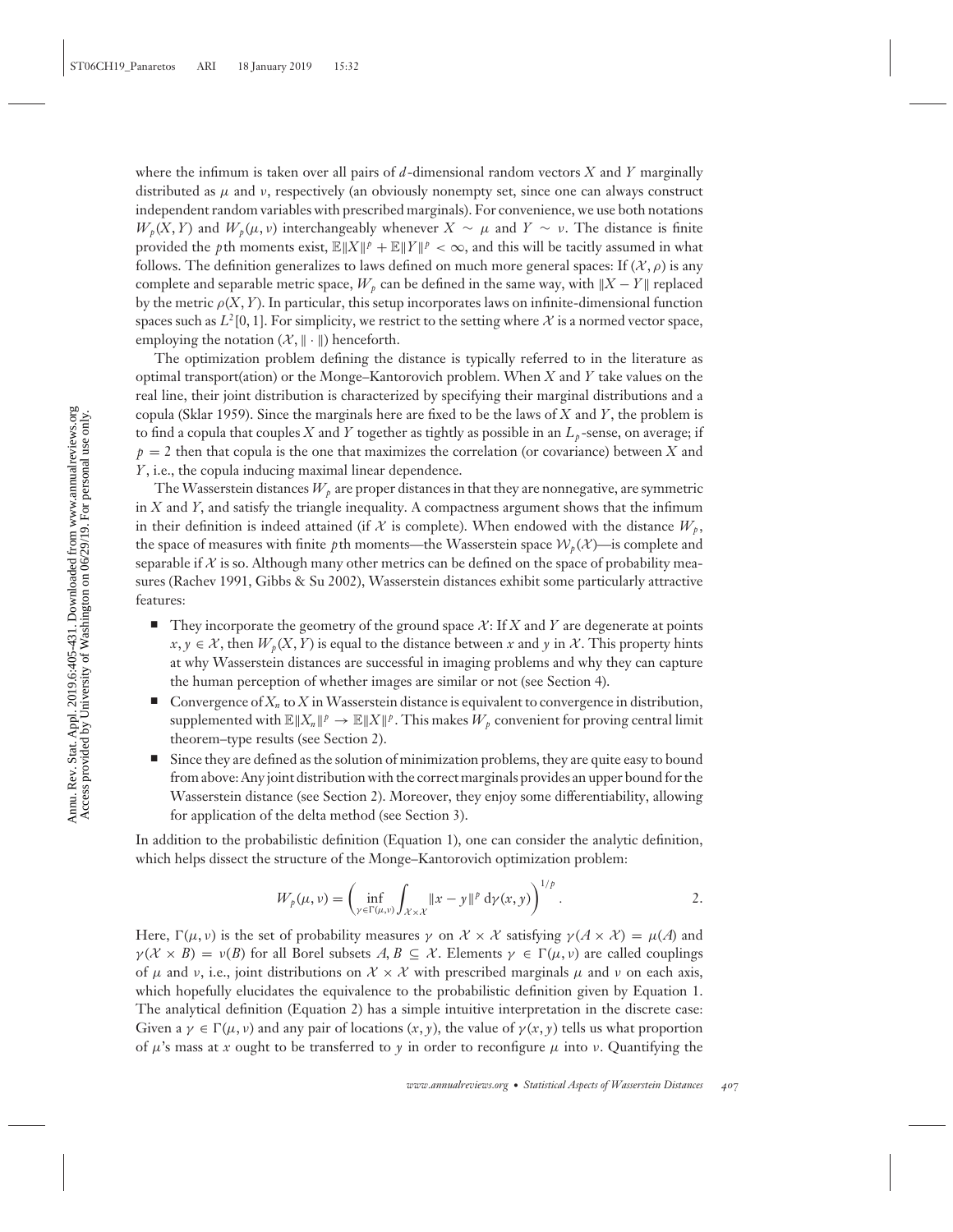effort of moving a unit of mass from *x* to *y* by  $\|x - y\|^p$  yields the interpretation of  $W_p(\mu, \nu)$  as the minimal effort required to reconfigure  $\mu$ 's mass distribution into that of  $\nu$ .

The analytical definition given by Equation 2 underlines that the feasible set  $\Gamma$  is convex and that the objective function is (up to the power  $1/p$ ) linear in  $\gamma$ . Optimal  $\gamma$ s can thus be expected to be extremal, that is, relatively sparse. Examples of such sparse couplings are deterministic ones, i.e., couplings supported on the graph of some deterministic function  $T : \mathcal{X} \to \mathcal{X}$ , rather than on  $\mathcal{X} \times \mathcal{X}$ , so that they can be realized as

$$
\gamma(A \times B) = \mu(A \cap T^{-1}(B)).
$$

Such a coupling reassigns all of  $\mu$ 's mass at a given location to a unique destination. When the vector  $(X, Y)$  is distributed according to such a  $\gamma$ , its two coordinates are completely dependent:  $Y = T(X)$  for the deterministic function  $T : X \to X$ . Such *T* is called an optimal transport map and must satisfy  $v(B) = \mu(T^{-1}(B))$  for all  $B \subset \mathcal{X}$  if  $\gamma$  is to be in  $\Gamma$ , i.e., *T* pushes  $\mu$  forward to  $\nu$ (denoted by  $T\sharp\mu = \nu$ ). **Figure 1** illustrates these definitions.



#### **Figure 1**

Illustration of the analytic and probabilistic definitions of the *p*-Wasserstein distance. The top row of plots shows the densities of two Gaussian probability measures  $\mu$  (*left*, *blue*) and  $\nu$  (*right*, *red*), and the optimal deterministic map *T* (*middle*, *gray*) that deforms  $\mu$  into  $\nu$ , i.e.,  $T^*\mu = \nu$ . The map is plotted in the form of the vector field  $T(x) - x$ , where each arrow indicates the source and destination of the mass being transported. Reversing the direction of the arrows would produce the inverse map, optimally deforming the measure ν to obtain μ. The bottom row features two independent random samples  $X_1, \ldots, X_N \overset{\text{i.i.d.}}{\sim} \mu$  (left, blue) and  $Y_1, \ldots, Y_N \overset{\text{i.i.d.}}{\sim} \nu$  (right, red), for  $N = 120$ . The sample  $\{X_i\}_{i=1}^N$  was constructed by sampling  $\mu$  directly. The sample  $\{Y_i\}_{i=1}^N$  was constructed by applying the optimal map *T* to the sample  $\{X_i\}_{i=1}^N$ , i.e.,  $Y_i = T(X_i)$ . The plot in the middle illustrates how the sample  $\{X_i\}_{i=1}^N$  is rearranged in order to produce the sample  ${Y_i}_{i=1}^N$ , by plotting the vectors  $T(X_i) - X_i$ . The optimality of *T* can be understood in terms of minimizing the average squared length of these arrows. In all plots, the *x* and *y* axes range from −3 to 3. Abbreviation: i.i.d., independent and identically distributed.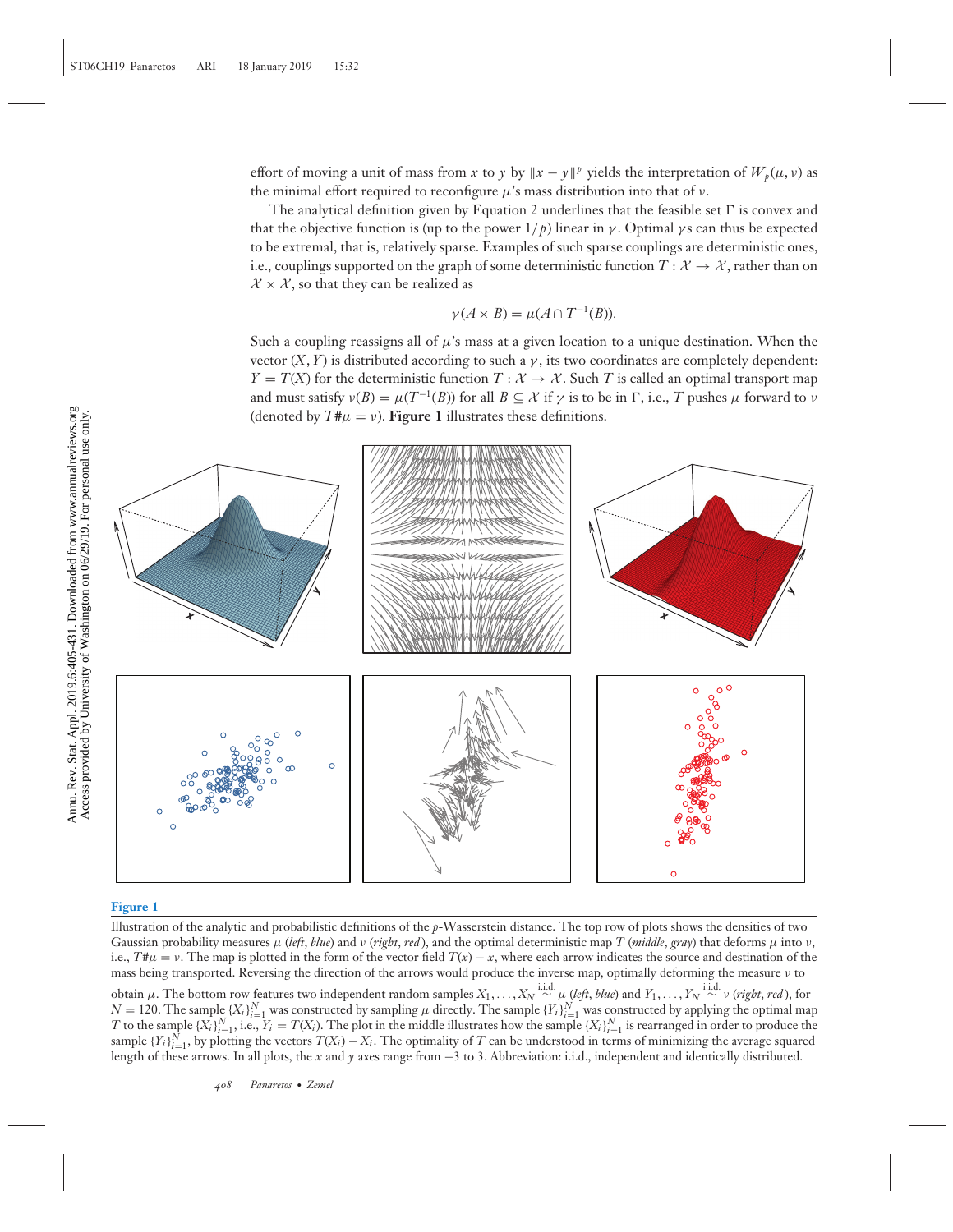As it turns out, under sufficient regularity, such deterministic couplings are optimal. When  $\mathcal{X} = \mathbb{R}^d$  is finite-dimensional and  $\mu$  is absolutely continuous with respect to Lebesgue measure, the infimum (if finite) is attained (uniquely if  $p > 1$ ) by such a deterministic coupling. In this case we denote the map  $T$  inducing the coupling by  $\mathbf{t}_X^{\mathcal{V}}$  or  $\mathbf{t}_\mu^{\mathcal{V}}$ . In the next paragraph we briefly sketch the arguments leading to this result. As the problem is analytical in nature, characterizing the solutions requires some tools from mathematical analysis. We have attempted to avoid technicalities to the extent possible, but with optimal transport, the devil is in the details, as the problem is qualitatively different depending on whether the random variables are discrete or continuous. The less mathematically inclined reader can skip to the paragraph containing Equation 3, simply retaining the loose statement that in the quadratic case  $p = 2$ , optimal maps are characterized as gradients of convex functions. Our presentation mainly follows Villani (2003); more references are given at the end of this section.

**1.2.1. Uniqueness and characterization.** Like any convex optimization problem, the Monge– Kantorovich problem admits a Lagrangian dual problem, consideration of which leads to a characterization of optimal maps. The dual problem can be seen as

$$
\sup_{\phi,\psi} \left\{ \mathbb{E}\phi(X) + \mathbb{E}\psi(Y) \right\}, \qquad \text{subject to} \quad \phi(x) + \psi(y) \leq \|x - y\|^p
$$

for integrable  $\phi$  and  $\psi$ . The inequality  $\mathbb{E}\phi(X)+\mathbb{E}\psi(Y)\leq \mathbb{E}\|X-Y\|^p$  implies weak duality, in that the above supremum is no larger than the infimum in Definition 1. But under mild conditions there is strong duality, and there exist a pair  $(\phi, \psi)$  and a joint coupling  $\gamma$  such that  $\mathbb{E}\phi(X) + \mathbb{E}\psi(Y) =$  $\mathbb{E}_{\nu} \| X - Y \|^p$ . Furthermore, a version of complementary slackness holds between the two optimal solutions in such a way that one provides much information on the other. This is best demonstrated in the quadratic case  $p = 2$ , by virtue of the factorization  $||x-y||^2 = ||x||^2 + ||y||^2 - 2 \langle x, y \rangle$ . Algebraic manipulations then allow the dual to be recast as

$$
\inf_{\varphi,\Psi} \left\{ \mathbb{E}\varphi(X) + \mathbb{E}\Psi(Y) \right\}, \qquad \text{subject to} \quad \varphi(x) + \Psi(y) \ge \langle x, y \rangle \,.
$$

A simple yet consequential observation is that for a given  $\varphi$ , the best candidate for  $\Psi$  is the Legendre transform of  $\varphi$ ,

$$
\varphi^*(y) = \sup_{x \in \mathcal{X}} \{ \langle x, y \rangle - \varphi(x) \},\
$$

the smallest function satisfying  $\varphi^*(y) + \varphi(x) \ge \langle x, y \rangle$ . Iterating this idea amounts to replacing  $\varphi$ by  $\varphi^{**} = (\varphi^*)^*$ , which is larger than  $\varphi$  yet still obeys the constraint  $\varphi^{**}(x) + \varphi^{*}(y) \ge \langle x, y \rangle$ . The choice  $\Psi = \varphi^*$  makes the dual unconstrained, and  $\varphi$  is optimal if and only if  $\varphi(x) + \varphi^*(y) = \langle x, y \rangle$ with probability one with respect to *X* and *Y*. Going back to the primal problem, we see that once an optimal  $\varphi$  is found, a joint distribution will be optimal if and only if it assigns unit probability to the event  $\varphi(X) + \varphi^*(Y) = \langle X, Y \rangle$ . Furthermore,  $\varphi$  itself may be assumed to be the Legendre transform of  $\varphi^*$ , namely  $\varphi = \varphi^{**}$ .

At this stage one can invoke the rich theory of convex analysis. Legendre transforms are always convex, and the equality  $\varphi(x) + \varphi^*(y) = \langle x, y \rangle$  holds if and only if y is a subgradient of  $\varphi$  at x. If  $\varphi$ has a unique subgradient *y* at *x*, then  $y = \nabla \varphi(x)$  is the gradient of  $\varphi$  and is determined uniquely. The regularity of convex functions implies that this is the case for all *x* up to a set of Lebesgue measure 0. Thus, if *X* has a density, then the optimal map *T* is characterized as the unique gradient of a convex function that pushes *X* forward to *Y*. On the other hand, if *X* is discrete, then it might be concentrated on the small set where  $\varphi$  is not differentiable, in which case the optimal coupling will not be induced from a map.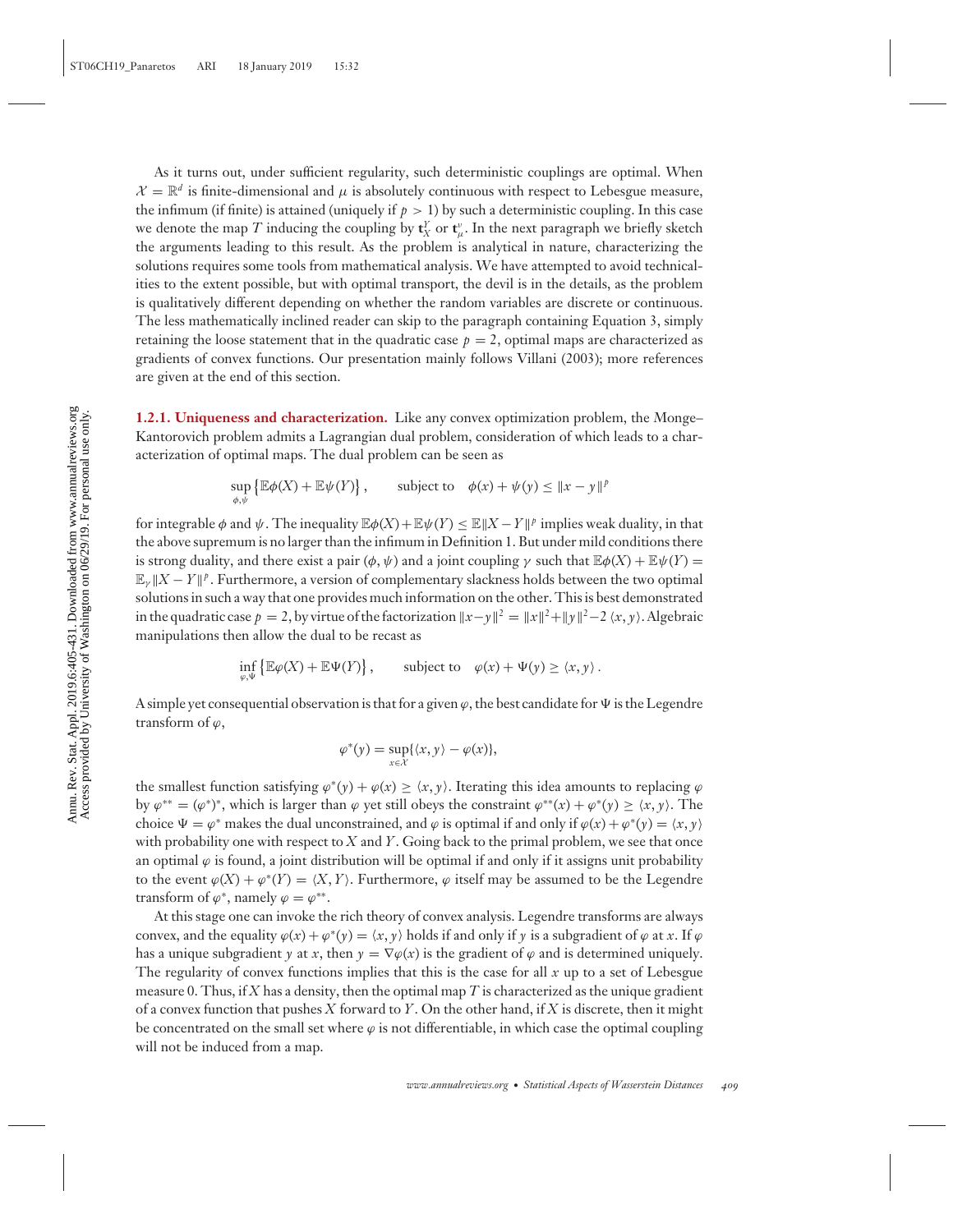Similar arguments apply for other values of  $p > 1$ . For a given  $\phi$ , the best candidate for  $\psi$  is the *c*-transform<sup>2</sup> of  $\phi$ ,

$$
\phi^c(y) = \inf_{x \in \mathcal{X}} \{ ||x - y||^p - \phi(x) \},\
$$

which again leads to an unconstrained dual problem  $\sup_{\phi} \mathbb{E} \phi(X) + \phi'(Y)$ . A function  $\phi$  is optimal if and only if  $\phi(x) + \phi'(y) = \|x - y\|^p$  with probability one, and  $\phi$  itself can be assumed to be a *c*-transform. In analogy with the quadratic case, the equality  $\phi(x) + \phi'(y) = \|x - y\|^p$  entails a relation between  $\gamma$  and the gradient of  $\phi$ , and *c*-transforms enjoy differentiability properties similar to those of convex functions.

In summary, when  $X$  has a density, optimal maps  $\mathbf{t}^Y_X$  are precisely functions of the form

$$
\mathbf{t}_X^Y(x) = \begin{cases} \nabla \varphi(x) \text{ for some convex } \varphi, & p = 2, \\ \nx - \|\nabla \varphi(x)\|^{1/(p-1)-1} \nabla \varphi(x) \text{ for some } c\text{-transform } \varphi, & p \neq 2. \n\end{cases} \tag{3}
$$

This formula for general *p* is also valid if  $p = 2$ , with  $\phi(x) = ||x||^2/2 - \phi(x)$ . Importantly, this uniqueness and characterization result holds for two classes of spaces  $\mathcal X$  extending  $\mathbb R^d$ : Riemannian manifolds and separable Hilbert spaces.

**1.2.2. Regularity.** The convex gradient characterization gives rise to a rich regularity theory in the quadratic case. When both  $\mu$  and  $\nu$  have densities  $f$  and  $g$ , the convex potential  $\varphi$  solves the Monge–Ampère equation,

$$
\det \nabla^2 \varphi(x) = \frac{f(x)}{g(\nabla \varphi(x))}.
$$

The regularity theory of Monge–Ampère equations allows one to deduce the smoothness of the optimal map  $T = \nabla \varphi$ . Roughly speaking, if *X* and *Y* have convex supports and positive, bounded densities with derivatives up to order  $k \geq 0$ , then the optimal map  $\mathbf{t}_{\mu}^{\nu}$  has continuous derivatives up to order  $k + 1$ .

**1.2.3. Explicit solutions.** Apart from the characterization of optimal maps *T* as gradients of convex functions (when  $p = 2$ ) or *c*-transforms, typically neither *T* nor the Wasserstein distance  $W_p$ admit closed-form expressions. There are two special yet important cases with explicit formulae. When  $d = 1$ , denoting  $F_X$  and  $F_X^{-1}(q) = \inf\{x : F_X(x) \ge q\}$ ,  $q \in (0, 1)$ , the distribution and quantile functions of *X*, we have

$$
W_p(X,Y) = ||F_X^{-1} - F_Y^{-1}||_p = \left(\int_0^1 |F_X^{-1}(\alpha) - F_Y^{-1}(\alpha)|^p \,d\alpha\right)^{1/p}, \qquad \mathbf{t}_X^Y = F_Y^{-1} \circ F_X,
$$

where  $\mathbf{t}_X^Y$  is optimal if *X* is a continuous random variable. This allows the quantile function  $F_Y^{-1}$ of any random variable *Y* to be interpreted as the optimal map from a uniform random variable to *Y* (also see Section 6 for an interesting interpretation/extension of this fact). In the special case  $p = 1$ , there is an alternative, often more convenient, formula:

$$
W_1(X,Y) = \int_{\mathbb{R}} |F_X(t) - F_Y(t)| \, \mathrm{d}t.
$$

<sup>&</sup>lt;sup>2</sup>Here, the cost of transferring a unit of mass from *x* to *y* is  $c(x, y) = ||x - y||^p$ , but these ideas are valid for more general cost functions *c*, hence the name.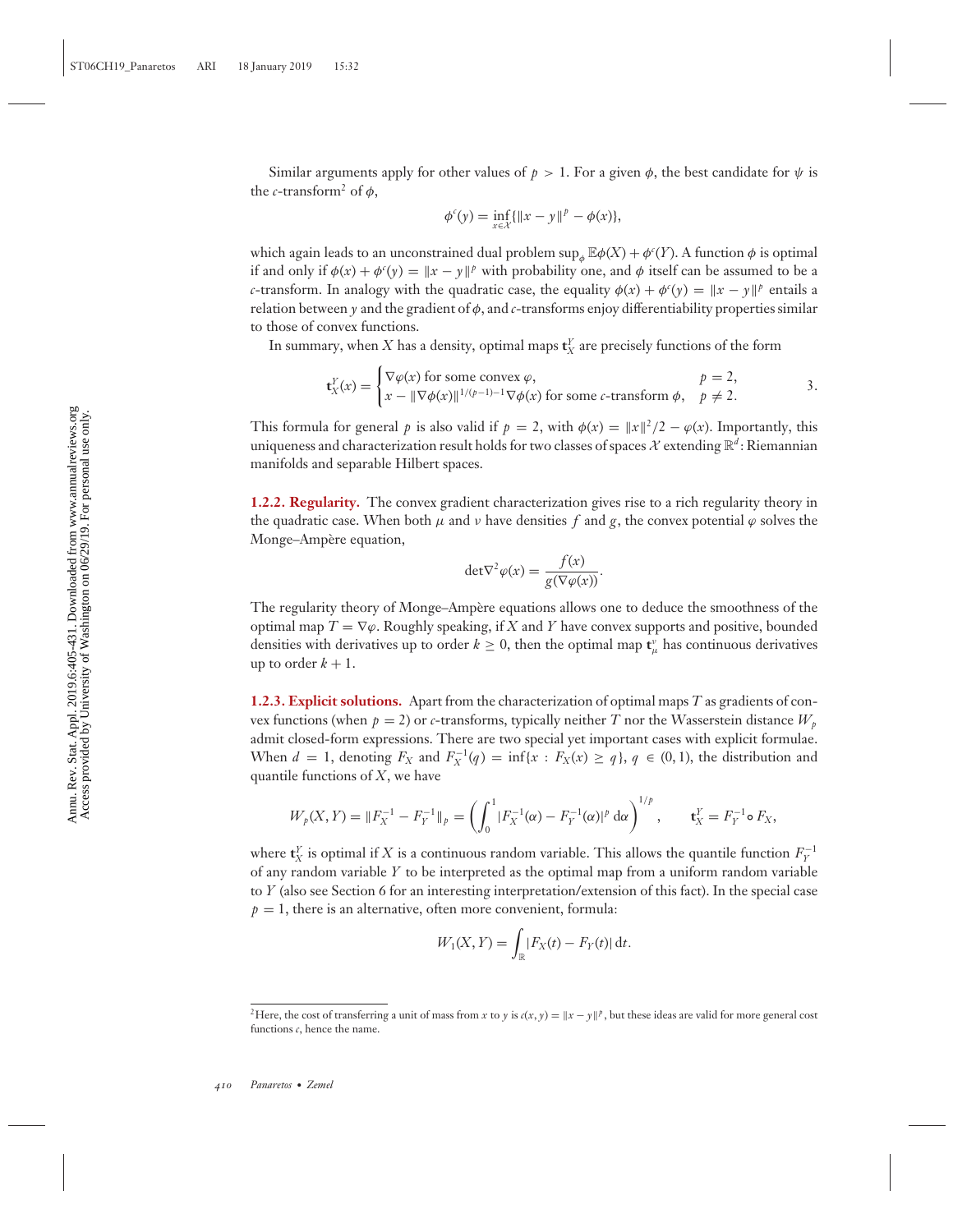The function  $\mathbf{t}_{X}^{Y} = F_{Y}^{-1} \circ F_{X}$  is still optimal but might not be unique. One can also bound  $W_{p}$  in terms of the distribution functions:

$$
W_p^p(X,Y) \le p2^{p-1} \int_{\mathbb{R}} |t|^{p-1} |F_X(t) - F_Y(t)| dt.
$$

The other case where closed-form formulae are available is when *X* and *Y* are Gaussian. If  $X$  ∼  $N(m_1, \Sigma_1)$  and  $Y$  ∼  $N(m_2, \Sigma_2)$ , then

$$
W_2^2(X,Y) = \|m_1 - m_2\|^2 + \text{tr}[\Sigma_1 + \Sigma_2 - 2(\Sigma_1^{1/2} \Sigma_2 \Sigma_1^{1/2})^{1/2}],
$$
  
\n
$$
\textbf{t}_X^Y(x) = m_2 + \Sigma_1^{-1/2}[\Sigma_1^{1/2} \Sigma_2 \Sigma_1^{1/2}]^{1/2} \Sigma_1^{-1/2} (x - m_1),
$$

where  $\mathbf{t}_X^{\nu}$  is defined if  $\Sigma_1$  is injective (more generally, if its kernel is included in that of  $\Sigma_2$ ). These formulae are valid in infinite dimensions too, in which case  $\mathbf{t}_X^V$  may be unbounded, and only defined on an affine subspace of  $X$ . Furthermore, this result holds in location-scale families that are not necessarily Gaussian.

#### **1.3. Bibliographic Notes**

In addition to the survey of Rachev (1985), there are a number of books dedicated to optimal transport: Rachev & Ruschendorf (1998a,b), Villani (2003, 2008), Ambrosio & Gigli (2013), ¨ Santambrogio (2015), and the forthcoming Panaretos & Zemel (2019), leaning to the statistical side of the subject. The reader interested in the extensive bibliography may consult in particular the first, second and fourth of these references. For space considerations, we only give a very brief historical overview and a summary list of references.

The origin of the optimal transport problem is the monograph by Monge (1781), in which he posed the question for the particular case  $\mathcal{X} = \mathbb{R}^3$  and  $p = 1$ ; Appell (1886) also provides an early reference. The probabilistic formulation of Kantorovich (1942) was a major breakthrough and one of the catalysts that led Kantorovich to develop linear programming, for which he was awarded the Nobel prize in 1975 (jointly with T.C. Koopman, who independently arrived at similar results after Kantorovich).

Duality results have a rich history dating back at least to Kantorovich & Rubinstein (1958). Very general results (for all Borel cost functions) in this context can be found in Beiglböck  $\&$ Schachermayer (2011). Kellerer (1984) explores duality in a multimarginal formulation involving more than two measures (see also Section 4).

The one-dimensional case is intrinsically related to the Fréchet–Höffding bounds (Höffding 1940, Frechet 1951). Readers are directed to Bass (1955) and Dall'Aglio (1956) for early references ´ and to Cuesta-Albertos et al. (1993) for detailed discussion when  $p = 2$ . The bound for  $W_p$  in terms of distribution functions is due to Ebralidze (1971) and can be found in generalized form in Bobkov & Ledoux (2018, section 7.4). There are analogous results for measures on spaces with simple structure; see Delon et al. (2010) for the unit circle and Kloeckner (2015) for ultrametric spaces.

For the Gaussian case, readers are directed to Olkin & Pukelsheim (1982) or Givens & Shortt (1984) in finite dimensions, and Gelbrich (1990) and Cuesta-Albertos et al. (1996) for an infinitedimensional extension.

The convex gradient characterization in the quadratic case was discovered independently by a number of authors: Knott & Smith (1984), Cuesta-Albertos & Matrán (1989), Rüschendorf & Rachev (1990), and Brenier (1991). For other values of the exponent *p* (and more general cost functions), see Gangbo & McCann (1996). The Riemannian version is due to McCann (2001), and Ambrosio et al. (2008, section 6.2.2) treat the infinite-dimensional case.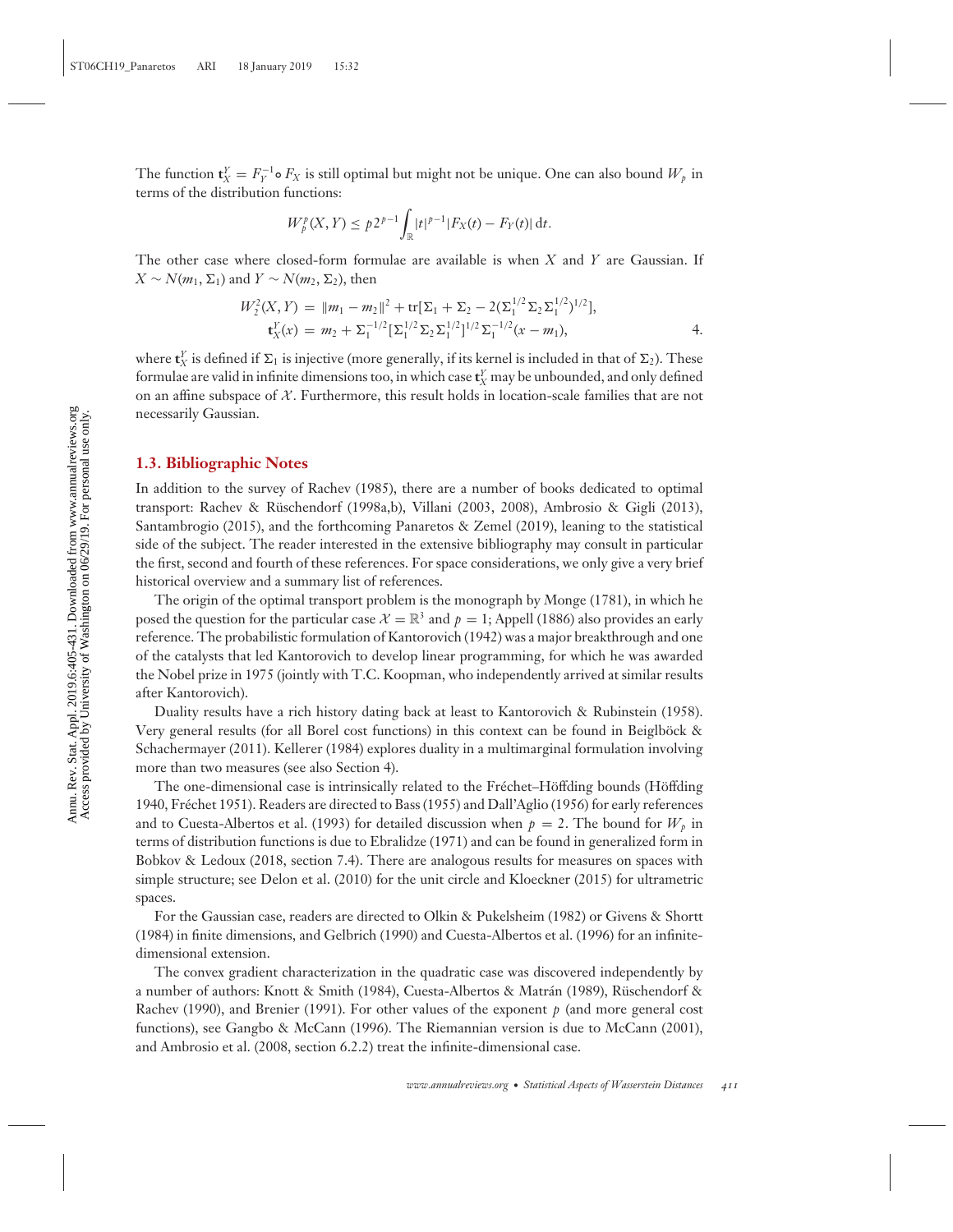The regularity result was discovered by Caffarelli (1992); Figalli (2017) provides an accessible exposition. There are other (e.g., Sobolev) types of regularity results, as explained by Villani (2008, pp. 332–36) or Santambrogio (2015, section 1.7.6).

#### **2. OPTIMAL TRANSPORT AS A TECHNICAL TOOL**

This section reviews some of the features of Wasserstein metrics that make them useful as a technical tool for deriving large sample theory results in statistics. To facilitate the presentation, we first state some simple facts that play a role in the development. Let *X* and *Y* be random vectors taking values in  $\mathcal{X} = \mathbb{R}^d$ ; we maintain the notation  $(\mathcal{X}, \|\cdot\|)$  to stress that the properties are valid in infinite dimensions as well.

- For any real number *a*,  $W_p(aX, aY) = |a|W_p(X, Y)$ .
- -For any fixed vector  $x \in \mathcal{X}$ ,  $W_p(X + x, Y + x) = W_p(X, Y)$ .
- If  $\mathbb{E}(X) = \mathbb{E}(Y)$ , then for any fixed  $x \in X$ ,  $W_2^2(X + x, Y) = ||x||^2 + W_2^2(X, Y)$ .
- For product measures and when  $p = 2$ , we have  $W_2^2(\otimes_{i=1}^n \mu_i, \otimes_{i=1}^n \nu_i) = \sum_{i=1}^n W_2^2(\mu_i, \nu_i)$  in the analytic notation.

The proofs of the first three statements rely on the equivalence between the classes of the corresponding couplings. For example,  $U = (X + x, Y + x)$  is a coupling of  $X + x$  and  $Y + y$  if and only if  $U-(x, x)$  is a coupling of  $(X, Y)$ . For the last property, observe that the map  $x \mapsto [\mathbf{t}_{\mu_1}^{\nu_1}(x), \dots, \mathbf{t}_{\mu_1}^{\nu_1}(x)]$ is a gradient of a convex function and pushes forward  $\otimes \mu_i$  to  $\otimes \nu_i$ .

## **2.1. Deviations from Gaussianity**

If  ${X_i}_{i \geq 1}$  are independent and identically distributed random variables with mean zero and finite variance, then the central limit theorem asserts that the suitably rescaled averages  $S_n = n^{1/2} \overline{X}_n$ converge in distribution to a normal random variable *Z* with the same variance. Since  $\mathbb{E}S_n^2 = \mathbb{E}Z^2$ , the convergence also holds in 2-Wasserstein distance. This property makes the 2-Wasserstein distance convenient for handling deviations from Gaussianity. The arguments generally involve the subadditivity of the Wasserstein distance with respect to convolutions, a property that can be established using the infimum-over-couplings definition of the Wasserstein distances. For example, assuming  $\mathbb{E}X_i = 0$ ,

$$
W_2^2\left(\sum_{i=1}^n a_i X_i, Z\right) \le \sum_{i=1}^n a_i^2 W_2^2(X_i, Z), \qquad Z \sim N(0, 1), \qquad \sum_{i=1}^n a_i^2 = 1.
$$

To see this, let  $Z_i \sim N(0, 1)$  be independent and consider optimal couplings on  $\mathbb{R}^2$  such that  $\mathbb{E}|a_iX_i - a_iZ_i| = W_2^2(a_iX_i, a_iZ_i)$ . Take the product  $\pi$  of all these couplings (a joint distribution on  $\mathbb{R}^{2n}$ ). Then, under  $\pi$ ,  $\sum a_i Z_i$  is standard normal and

$$
W_2^2\left(\sum_{i=1}^n a_i X_i, Z\right) \leq \mathbb{E}_{\pi} \left|\sum_{i=1}^n a_i X_i - \sum_{i=1}^n a_i Z_i\right|^2 = \sum_{i=1}^n \mathbb{E} |a_i X_i - a_i Z_i|^2 = \sum_{i=1}^n W_2^2(a_i X_i, a_i Z),
$$

from which Equation 5 follows. Mallows (1972) used this property in order to derive necessary and sufficient conditions for a triangular array to be jointly asymptotically normal. Recall that  $X_n = (X_{n1}, \ldots, X_{nd})$  converge in distribution to a standard multivariate  $N(0, I_d)$  if and only if  $a^t X_n \to Z$  for all  $a \in \mathbb{R}^d$ ,  $\|a\| = 1$ . Now let  $X_{nj}$   $(j \leq n < \infty)$  be a triangular array. In analogy with a fixed dimension, we say that  $(X_{nj})$  is jointly asymptotically normal if  $a_n^t X_n \to Z$  for any sequence of vectors  $a_n \in \mathbb{R}^n$ ,  $\|a_n\| = 1$ . This requires  $X_{nj}$  to converge to *Z* uniformly in *j*, i.e.,  $X_{nm_n} \to Z$  for any sequence of coordinates  $m_n \leq n$ . This condition is not sufficient, however.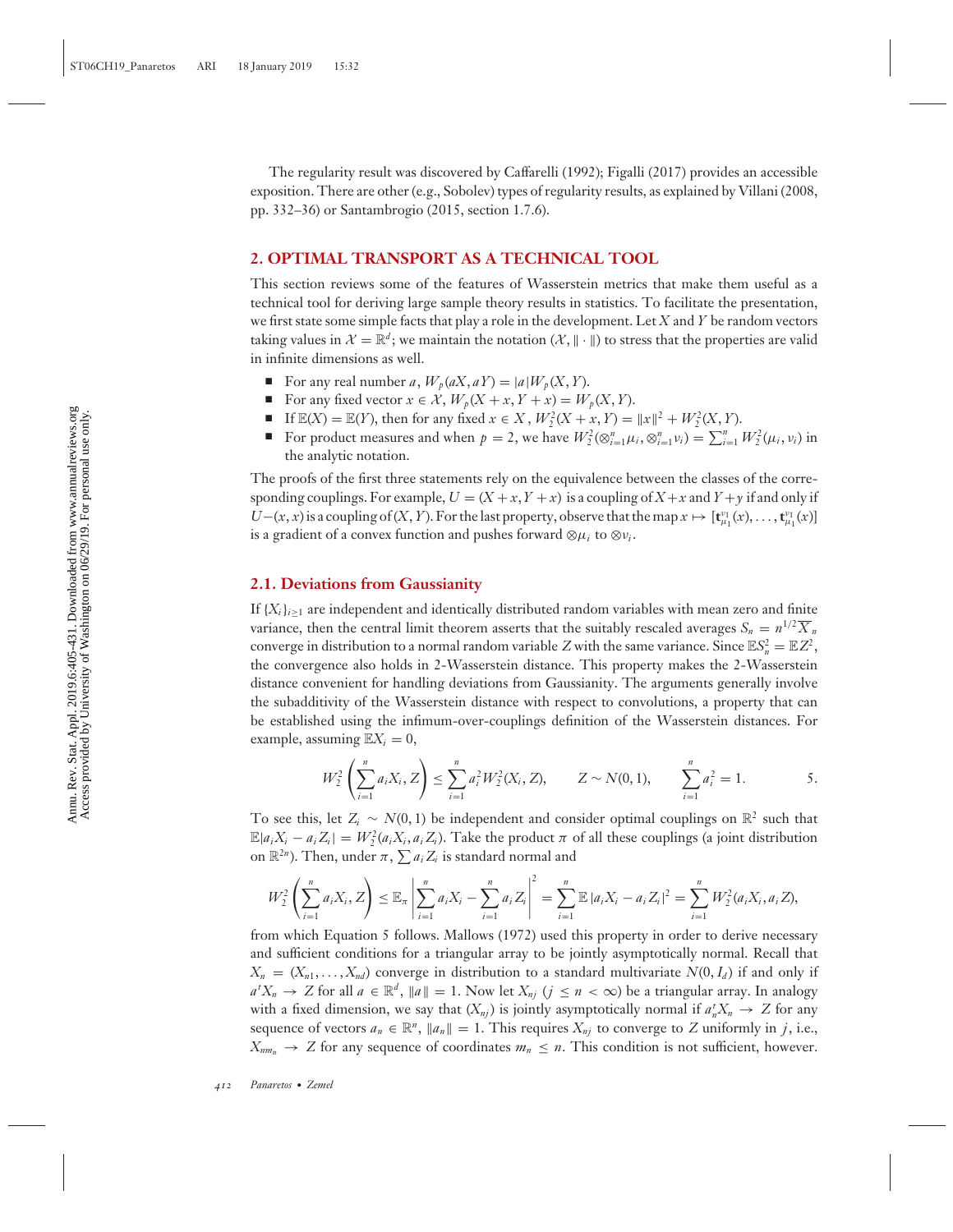Mallows (1972) observed that metrics inducing convergence in distribution are not subadditive, and this is remedied by the Wasserstein distance. If  $\mathbb{E}X_{nj}^2 \to 1$  uniformly in *j*, in addition to the uniform convergence in distribution, then  $W_2^2(X_{nj}, Z) \to 0$ , and as a consequence of Equation 5,  $W_2^2(a_n^t X_n, Z) \to 0$ , and the array is jointly asymptotically normal. The length of the *n*th row of the array can be arbitrary, as long as it diverges to infinity with *n*.

When the *X<sub>i</sub>*s in Equation 5 have the same distribution as *X* and  $a_i = 1/\sqrt{n}$ , the inequality gives a bound that is uniform in *n*. Bickel & Freedman (1981) use this result in their study of the asymptotics of the bootstrap. For instance, denote by  $F_n$  the empirical distribution function corresponding to a sample  $X_1, \ldots, X_n$  and the sample mean by  $\mu_n = \overline{X}$ . Let  $X_1^*, \ldots, X_m^*$  be a bootstrapped sample from  $F_n$  with sample average  $\mu_m^*$ . Then as  $n, m \to \infty$ , the conditional  $[upon (X<sub>i</sub>)]$  distribution of  $\sqrt{m}(\mu_m^* - \mu_n)$  converges to  $N(0, var(X_1))$ , which is the same asymptotic distribution of  $\mu_n$ .

Another additive property, shown in a similar way to Equation 5, is

$$
W_p\left(\sum_{i=1}^n U_i, \sum_{i=1}^n V_i\right) \le \sum_{i=1}^n W_p(U_i, V_i),
$$

for independent  $(U_i)$  and  $(V_i)$ . A particular case is that  $W_p(X + Y, X) \leq W_p(Y, 0) = [\mathbb{E} ||Y||^p]^{1/p}$ , and taking *Y* to be Gaussian with small variance allows one to approximate in  $W_p$  any probability law with a smooth surrogate law to arbitrary precision. In other words, smooth measures are dense in  $W_p$ , just as they are dense with respect to convergence in distribution. Discrete measures are also dense (see Section 3.3).

Actually, the subadditivity properties can be used in order to prove the central limit theorem. Tanaka (1973) does so by noticing that equality in Equation 5 holds only for Gaussian distributions. Johnson & Samworth (2005) obtain rates of convergence for the central limit theorem, and more generally, for convergence to stable laws. Berry–Esseen-type bounds for the Wasserstein distance can be found in Rio (2009). For random elements in Banach spaces, readers are directed to Rachev & Rüschendorf (1994).

#### **2.2. Equilibrium, Concentration, and Poisson Approximations**

A different class of settings where Wasserstein distances are used is in the study of convergence of Markov chains to their equilibrium distribution; this usage dates back to Dobrushin (1970). The idea is to show a sort of contraction property of the transition kernel with respect to the Wasserstein distance. Let *P* be the transition matrix. In studying convergence of the Kac random walk on the orthogonal group SO(*n*), Oliveira (2009) showed that

$$
W_{D,2}(\mu P, \nu P) \leq \xi W_{D,2}(\mu, \nu)
$$

for some  $\xi$  < 1, where *D* is a distance between matrices, leading to exponential convergence to equilibrium. A result of similar spirit was derived by Eberle (2014) for the transition kernel of the Metropolis-adjusted Langevin algorithm, a Markov chain Monte Carlo method. The constant ξ above is related to theWasserstein spectral gap of the transition kernel. Hairer et al. (2014) explored its behavior in infinite-dimensional state spaces, when taking finite-dimensional projections of *P*. They showed that for the preconditioned Crank–Nicolson algorithm,  $\xi$  remains stable, whereas for the random walk Metropolis algorithm, ξ may converge to one. Rudolf & Schweizer (2018) employWasserstein distances to bound the difference between the behavior of some nicely behaved Markov chain and a perturbed version thereof, obtained from a modification in the transition kernel.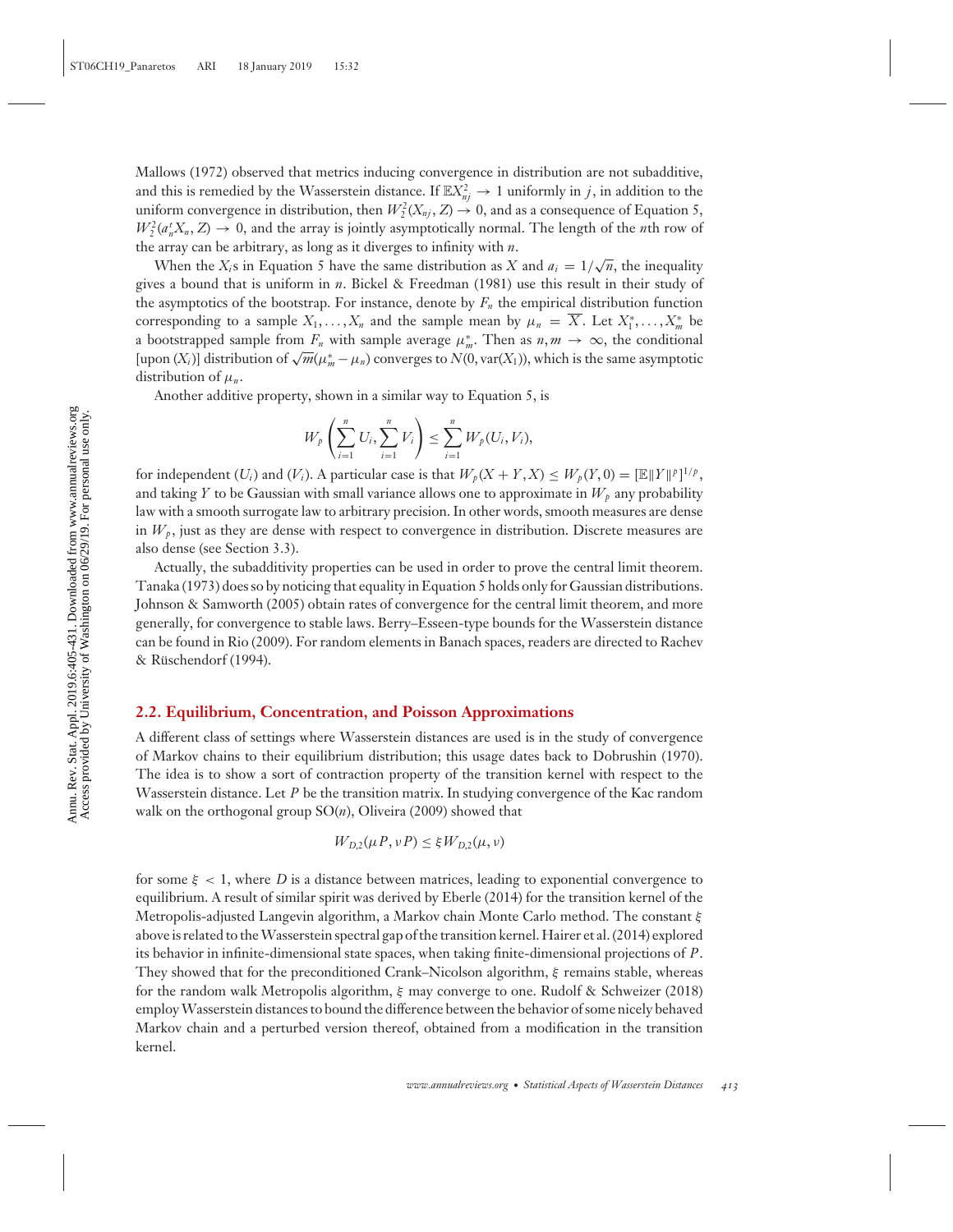Wasserstein distances also appear in concentration of measure, in the form of transportation inequalities (Ledoux 2005, chapter 6). A measure  $\mu_0$  satisfies such an inequality if, for any other measure ν,

$$
W_1(\mu_0, \nu) \le C\sqrt{H(\mu_0, \nu)}, \qquad H(\mu, \nu) = \int \log \frac{d\mu}{d\nu} d\mu.
$$

If this holds, and  $\mu(A) \geq 1/2$ , then

$$
\mathbb{P}(X \notin A_r) \leq e^{-r^2/C'}, \qquad A_r = \{x : ||x - A|| \leq r\}.
$$

Furthermore, the representation of  $W_1$  as the supremum over Lipschitz functions (see the next subsection) yields concentration inequalities for  $f(X) - \mathbb{E} f(X)$  with *f* Lipschitz.

In a different context, Barbour & Brown (1992) use Wasserstein metrics to quantify the error in approximating a point process  $\Xi$  by a Poisson point process P with the same mean measure  $λ$ . Suppose for simplicity that the sample space is [0, 1], and for two (not necessarily probability) measures  $\tilde{\mu}$ ,  $\tilde{\nu}$  with total masses *A* and *B*, define the probabilities  $\mu = \tilde{\mu}/A$ ,  $\nu = \tilde{\nu}/B$  and  $d(\tilde{\mu}, \tilde{\nu}) =$  $W_1(\mu, \nu)$  if  $A = B$  and 1 (the maximal value) if  $A \neq B$ . The processes  $\Xi$  and P can then be viewed as random elements in the metric space  $X$  of measures with the distance  $d$ , and their laws can be compared using the upper degree Wasserstein space  $W_1$  on  $(\mathcal{X}, d)$ . Schuhmacher (2009) provides an extension where *d* is replaced by a Wasserstein distance of different order  $W_p$ .

# **2.3. Relation to Other Metrics**

We conclude this section by reviewing some useful relations between  $W_p$  and other probability metrics. We first relate  $W_p$  to  $W_q$  by two simple results from Villani (2003, chapter 7), and then describe bounds (mostly borrowed from Gibbs & Su 2002) pertaining to *W*<sup>1</sup> and the Prokhorov, total variation, and bounded Lipschitz distances. For notational simplicity we state the bounds in the Euclidean setting, but they hold on any complete separable metric space  $(\mathcal{X}, \rho)$ . For random variables *X* and *Y* on *X*, let  $\Omega$  be the union of their ranges and set

$$
D = \sup_{x,y \in \Omega} \|x - y\|, \qquad d_{\min} = \inf_{x \neq y \in \Omega} \|x - y\|.
$$

In the analytic version  $\Omega = \text{supp}(\mu) \cup \text{supp}(\nu)$ , where  $X \sim \mu$ ,  $Y \sim \nu$ , and supp stands for support. If *X* and *Y* are bounded, then *D* is finite; if *X* and *Y* are (finitely) discrete, then  $d_{\min} > 0$ .

- If  $p \leq q$ , then  $W_p \leq W_q$ , by Jensen's inequality.
- A reverse version also holds,  $W_q^q \n\t\leq W_p^p D^{q-p}$ .
- Duality arguments yield the particularly useful Kantorovich–Rubinstein (Kantorovich & Rubinstein 1958) representation for  $W_1$  as

$$
W_1(X,Y) = \sup_{\|f\|_{\text{Lip}} \leq 1} |\mathbb{E}f(X) - \mathbb{E}f(Y)|, \qquad \|f\|_{\text{Lip}} = \sup_{x \neq y} \frac{|f(x) - f(y)|}{\|x - y\|},
$$

valid on any separable metric space (Dudley 2002, section 11.8).

 $\blacksquare$  This shows that  $W_1$  is larger than the bounded Lipschitz (BL) metric

$$
W_1(X,Y) \geq BL(X,Y) = \sup_{\|f\|_{\infty} + \|f\|_{\text{Lip}} \leq 1} |\mathbb{E}f(X) - \mathbb{E}f(Y)|
$$

that metrizes convergence in distribution (Dudley 2002, theorem 11.3.3).

- Let *P* denote the Prokhorov distance. Then  $P^2(X, Y) \leq W_1(X, Y) \leq (D + 1)P(X, Y)$ .
- For the class of random variables supported on a fixed bounded subset  $K \subseteq \mathcal{X}$ , BL and  $W_1$ are equivalent up to constant, and all metrics  $W_p$  are topologically equivalent.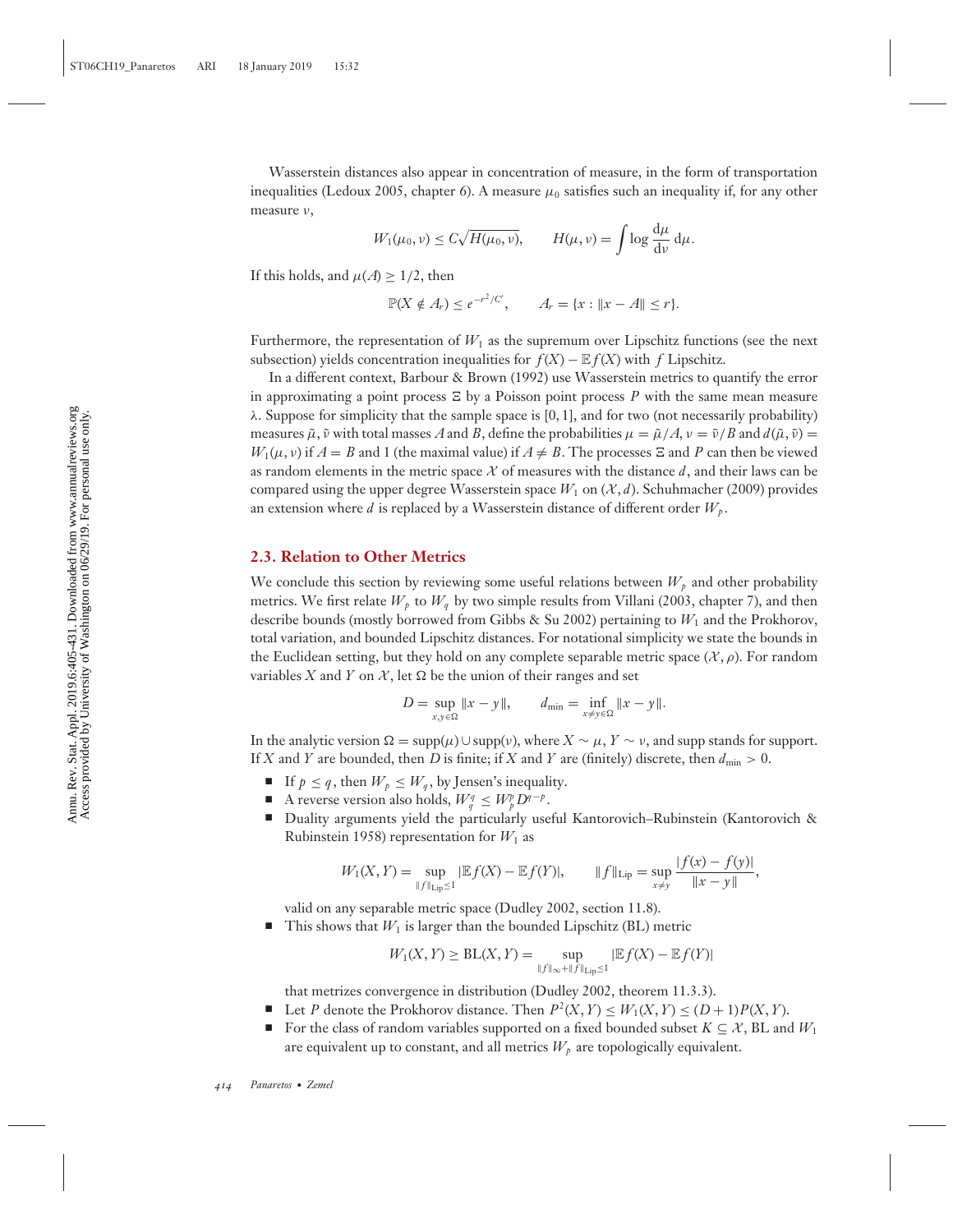- -The Wasserstein distances  $W_p$  can be bounded by a version of total variation TV (Villani 2008, theorem 6.15). A weaker but more explicit bound for  $p = 1$  is  $W_1(X, Y) \leq D \times$  $TV(X, Y)$ .
- -For discrete random variables, there is an opposite bound  $TV \leq W_1/d_{\min}$ .
- - The total variation between convolutions with a sufficiently smooth measure is bounded above by  $W_1$  (Mariucci & Reiß 2017, proposition 4).
- $\blacksquare$  The Toscani (or Toscani–Fourier) distance is also bounded above by  $W_1$  (Mariucci & Reiß 2017, proposition 2).

Beyond bounded random variables,  $W_p$ ,  $W_q$ , BL, and TV induce different topologies, so that one cannot bound, for example,  $W_1$  in terms of BL in the unbounded case. On a more theoretical note, we mention that the Kantorovich–Rubinstein formula yields an embedding of any Polish space  $(\mathcal{X}, \rho)$  in the Banach space of finite signed measures on  $\mathcal{X}$ .

# **3. OPTIMAL TRANSPORT AS A TOOL FOR INFERENCE**

As a measure of distance between probability laws, the Wasserstein distance can be used for carrying out of goodness-of-fit tests, and indeed, this has been its main use as a tool for statistical inference. In the simplest one-sample setup, we are given a sample  $X_1, \ldots, X_n$  with unknown law  $\mu$ and wish to test whether  $\mu$  equals some known fixed law  $\mu_0$  (e.g., standard normal or uniform). The empirical measure  $\mu_n$  associated with the sample  $(X_1, \ldots, X_n)$  is the (random) discrete measure that assigns mass  $1/n$  to each observation  $X_i$ . In this sense, the strong law of large numbers holds in Wasserstein space: With probability one,  $W_p(\mu_n, \mu) \to 0$  as  $n \to \infty$  if and only if  $\mathbb{E} \|X\|^p < \infty$ . It is consequently appealing to use  $W_p(\mu_n, \mu_0)$  as a test statistic. In the two-sample setup, one independently observes a sample  $Y_1, \ldots, Y_m \sim v$  with corresponding empirical measure  $v_m$ , and  $W_p(\mu_n, \nu_m)$  is a sensible test statistic for the null hypothesis  $\mu = \nu$ .

#### **3.1. Univariate Measures**

We identify measures  $\mu$  on the real line ( $\mathcal{X} = \mathbb{R}$ ), with their distribution function *F*; the empirical distribution function corresponding to  $\mu_n$  is  $F_n(t) = n^{-1} \sum_{i=1}^n \mathbf{1}\{X_i \le t\}$ . Thus,  $X_i \sim F$ ,  $Y_j \sim G$ , and we slightly abuse notation by writing  $W_p(F, G)$  for  $W_p(\mu, \nu)$ .

Munk & Czado (1998) derive the asymptotic distribution of  $W_2(F_n, F_0)$  (and trimmed versions thereof). The main tool for the derivation is a Brownian bridge representation for the quantile process  $q_n = \sqrt{n}(F_n^{-1} - F^{-1})$  that holds under suitable assumptions on *F*. There are four types of limiting results, depending on the combination null/alternative and one/two-sample. Roughly speaking, the limits are of order <sup>√</sup>*<sup>n</sup>* and normal under the alternative, and of order *<sup>n</sup>* and not normal under the null. The two-sample asymptotics entail that *m*/*n* converges to a finite positive constant. In symbols,

$$
\sqrt{n}[W_2^2(F_n, F_0) - W_2^2(F, F_0)] \rightarrow \text{normal} \quad (F \neq F_0),
$$
  
\n
$$
nW_2^2(F_n, F_0) \rightarrow \text{something} \quad (F = F_0),
$$
  
\n
$$
\sqrt{\frac{mn}{m+n}}[W_2^2(F_n, G_m) - W_2^2(F, G)] \rightarrow \text{normal} \quad (F \neq G), \text{ and}
$$
  
\n
$$
\frac{mn}{m+n}W_2^2(F_n, G_m) \rightarrow \text{something} \quad (F = G).
$$

Similar results were obtained independently in del Barrio et al. (2000), where one can also find a nice survey of other goodness-of-fit tests.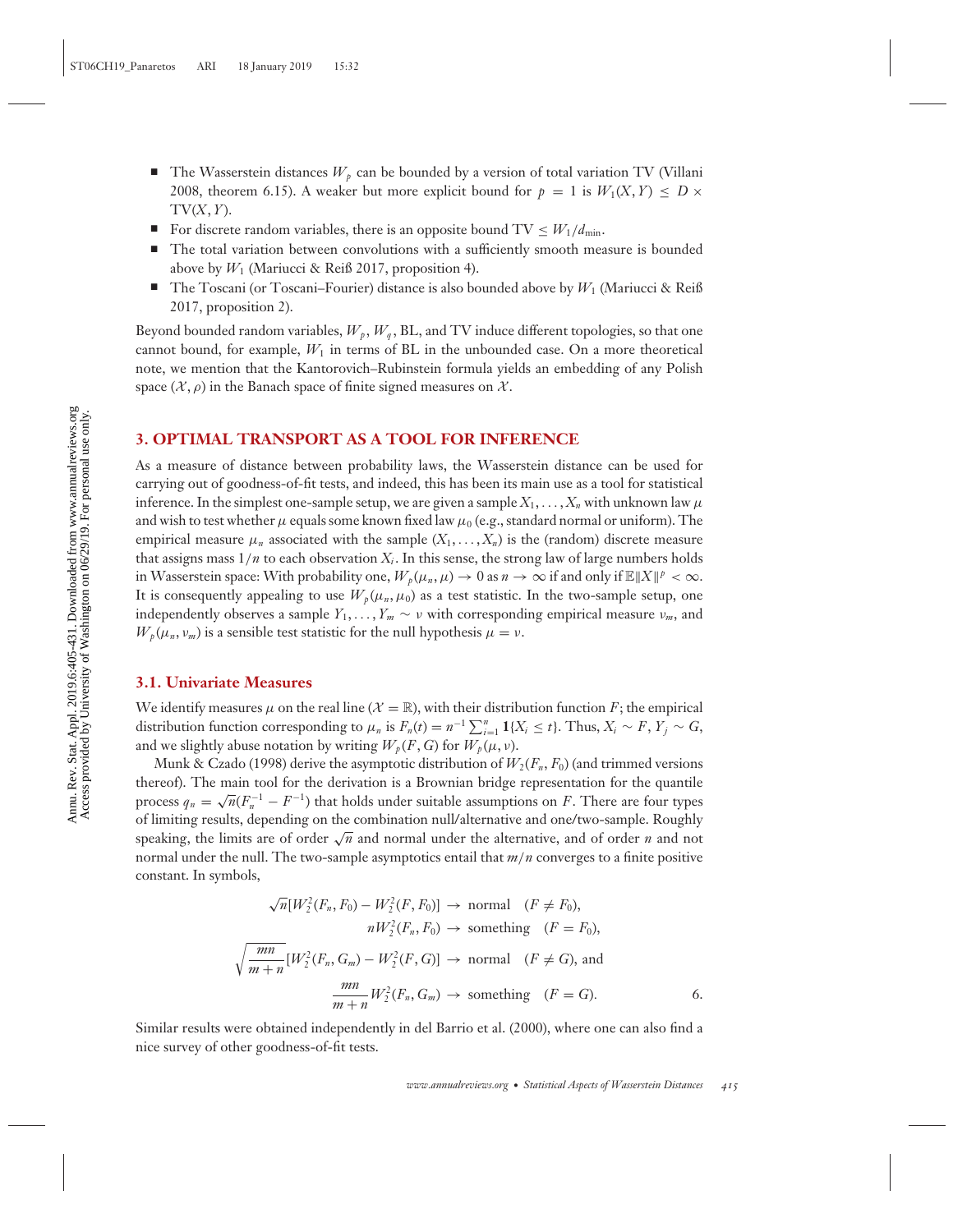If one instead wants to test whether *F* belongs to a parametric family  $\mathcal F$  of distributions, then the test statistic is the infimum of the Wasserstein distance between the empirical measure and members of  $\mathcal F$ . For example, in order to test the fit to some normal distribution, del Barrio et al. (1999a) find the asymptotic distribution of the test statistic

$$
R_n = \frac{\inf_{\mu,\sigma^2} W_2^2 [F_n, N(\mu, \sigma^2)]}{S_n^2}, \qquad S_n^2 = \frac{1}{n} \sum_{i=1}^n (X_i - \overline{X})^2,
$$

an infinite sum of rescaled and centered  $\chi^2$  random variables (under the null hypothesis). Using a weighted version of the Wasserstein distance, de Wet (2002) constructs a test for location or scale families. Here, the null hypothesis is that  $F = F_0(\cdot - \theta)$  or  $F = F_0(\cdot/\theta)$  for some known distribution  $F_0$  and  $F$  and unknown  $\theta \in \mathbb{R}$  [or  $(0, \infty)$ ]. In a more general setup, Freitag & Munk (2005) consider the case of a structural relationship between  $F$  and  $F_0$  in the form

$$
F^{-1}(t) = \phi_1(F_0^{-1}(\phi_2(t,\theta)), \theta),
$$

for some (known) functions  $\phi_1, \phi_2 : \mathbb{R} \times \Theta \to \mathbb{R}$  and parameters  $\theta \in \Theta$ . This setup includes the location-scale model when  $\phi_2(t, \theta) = t$  and  $\phi_1(t, \theta_1, \theta_2) = (t - \theta_1)/\theta_2$ , and the Lehmann alternatives model when  $\phi_2(t, \theta) = 1 - (1 - t)^{\theta}$  and  $\phi_1(t, \theta) = t$ . Motivated by population bioequivalence problems, Freitag et al. (2007) treat the dependent two-sample case, where one observes a sample  $(X_i, Y_i)_{i=1}^n$  and wishes to compare the Wasserstein distance between the marginals.

Some of the required regularity is apparent from the following observation. The empirical process  $\sqrt{n}(F_n - F)$  converges to  $\mathbb B \circ F$ , where  $\mathbb B$  is a Brownian bridge on [0, 1], without assumptions on *F* (this result is known as Donsker's theorem). But the quantile process  $q_n$  involves inversion, and the limiting distribution is  $\mathbb{B}(t)/F'(F^{-1}(t))$ , which requires assumptions on *F*. Csörgő & Horvath (1993) provide a detailed study of the quantile process and asymptotics of functionals ´ thereof. In the context of Wasserstein distance, del Barrio et al. (2005) study the limiting behavior of the norm  $||q_n||_{2,w}^2 = \int_0^1 q_n^2(t)w(t) dt$ , for an integrable weight function w on (0, 1). The covariance function of the process  $\mathbb{B}/F' \circ F^{-1}$  is

$$
\eta(s,t) = \frac{\min(s,t) - st}{F'(F^{-1}(t))F'(F^{-1}(s))}, \qquad s, t \in (0,1),
$$

and the limits are qualitatively different depending on whether the integrals  $\int_0^1 \eta(t,t) w(t) dt$  and/or  $\int_0^1 \int_0^1 \eta^2(t, s) w(t) w(s) dt$  d*s* are finite or not.

#### **3.2. Multivariate Measures**

Results in the multivariate setup are more scarce. One apparent reason for this is that the Wasserstein space of measures with multidimensional support is no longer embeddable in the function space  $L_p(0, 1)$  via quantile functions, and has positive curvature (see Section 4). As perhaps can be expected, multivariate distributional results for the empirical *p*-Wasserstein distance are chiefly available when it admits a closed form; that is, when  $p = 2$  and we consider Gaussian distributions. Assume that  $\mu = N(m_1, \Sigma_1)$ . Given a sample  $X_1, \ldots, X_n$  from  $\mu$ , let  $\widehat{\mu}_n$  be the empirical Gaussian measure

$$
\widehat{\mu}_n = N(\widehat{m}, \widehat{\Sigma}), \qquad \widehat{m} = \overline{X} = \frac{1}{n} \sum_{i=1}^n X_i, \quad \widehat{\Sigma} = \frac{1}{n-1} \sum_{i=1}^n (X_i - \overline{X})(X_i - \overline{X})^t.
$$

The test statistic is now  $W_2^2(\widehat{\mu}_n, \mu_0)$  for one sample and  $W_2^2(\widehat{\mu}_n, \widehat{\nu}_m)$  for two samples, and the analog of the four cases in Equation 6 holds true. The underlying idea is to combine the classical central limit theorem for  $\hat{m}$  and  $\hat{\Sigma}$  with a delta method, and Rippl et al. (2016) establish the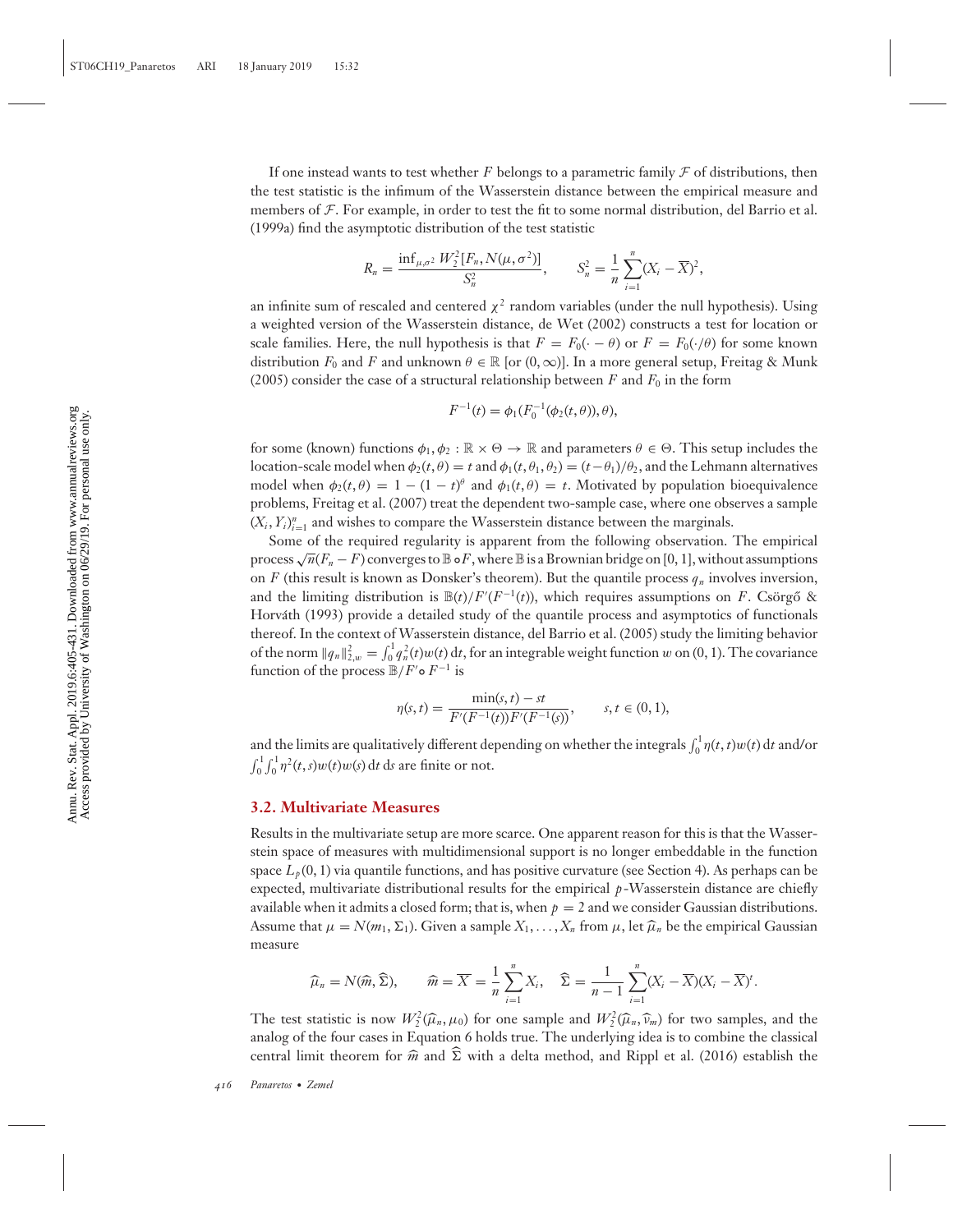$$
\{F(x) = F_0(m + \Sigma^{1/2} x) : m \in \mathbb{R}^d; \Sigma \in \mathbb{R}^{d \times d} \text{ positive definite}\},\
$$

where  $F_0$  is an arbitrary distribution function with finite nonsingular covariance matrix.

For sufficiently smooth measures  $\mu$ ,  $\nu$  (with moment conditions), del Barrio & Loubes (2018) find the normal limit of

$$
\sqrt{n}[W_2^2(\mu_n,\nu)-\mathbb{E}W_2^2(\mu_n,\nu)].
$$

They establish stability of the convex potential with respect to perturbations of the measures and invoke the Efron–Stein inequality. Again in analogy with Equation 6, the limiting distribution is degenerate at 0 if  $\mu = \nu$ . This central limit theorem does not, however, yield a limit for  $W_2^2(\mu_n, \nu) - W_2^2(\mu, \nu)$ , since the speed at which  $\mathbb{E}W_2^2(\mu_n, \mu)$  decays to zero [and consequently that of  $\mathbb{E}W_2^2(\mu_n, \nu) - W_2^2(\mu, \nu)$ ] depends on  $\mu$  in a rather delicate way and can be arbitrarily slow (see Section 3.3).

When  $\mu$  and  $\nu$  are finitely supported measures, they can be identified with vectors  $r$  in the unit simplex, and the empirical vector  $r_n$  obeys a central limit theorem. Sommerfeld & Munk (2018) apply a delta method to obtain the limiting distributions of the Wasserstein distance. The latter is only directionally Hadamard differentiable, leading to a nonstandard delta method with nonlinear derivative. Correspondingly, the limiting distributions are not Gaussian, in general. In analogy with Equation 6, they show that  $n^{1/2}(W_p(r_n, s) - W_p(r, s))$  has a distributional limit under the alternative, whereas under the null, the rate is  $n^{1/(2p)}$  in agreement with results in Section 3.3. Sommerfeld & Munk (2018) highlight the implications of the nonstandard delta method for the bootstrap, whose consistency requires subsampling.

These results extend to countably supported measures, where one needs to impose an extra summability condition on *r* in order to ensure convergence of  $\sqrt{n}(r_n - r)$  to the Gaussian limit G (Tameling et al. 2017). The limiting distributions have a more explicit form when the underlying space has the metric structure of a tree. Bigot et al. (2017a) establish similar limits for a regularized version (see Section 5) of the Wasserstein distance.

Wasserstein distances have recently been proposed by Bernton et al. (2017) for parameter inference in approximate Bayesian computation (also known as plug-and-play methods). The setup is that one observes data on  $\mathcal X$  and wishes to estimate the underlying distribution  $\mu$  belonging to a parametrized set of distributions  $\{\mu_\theta\}_{\theta \in \mathbb{R}^N}$ . However, the densities of these measures are too complicated to evaluate/optimize a likelihood. Instead one can only simulate from them and retain parameters that yield synthetic data resembling the observed data. A core issue here is how to contrast the true and simulated data, and Bernton et al. (2017) suggest using  $W_p$  to carry out such comparisons.

A Wasserstein metric has also been employed to compare persistence diagrams, a fundamental tool in topological data analysis (see Wasserman 2018 for a recent review) summarizing the persistent homology properties of a data set. Readers are directed to, for example, Mileyko et al. (2011), who introduce a version of the Wasserstein distance on the space of persistence diagrams, endowing it with a metric structure that allows statistical inference.

## **3.3. Bounds for the Expected Empirical Wasserstein Distance**

As discussed in the previous subsections, the speed of convergence of the empirical measure μ*<sup>n</sup>* to  $\mu$  in Wasserstein distance  $W_p$  is important for statistical inference. This topic has a history dating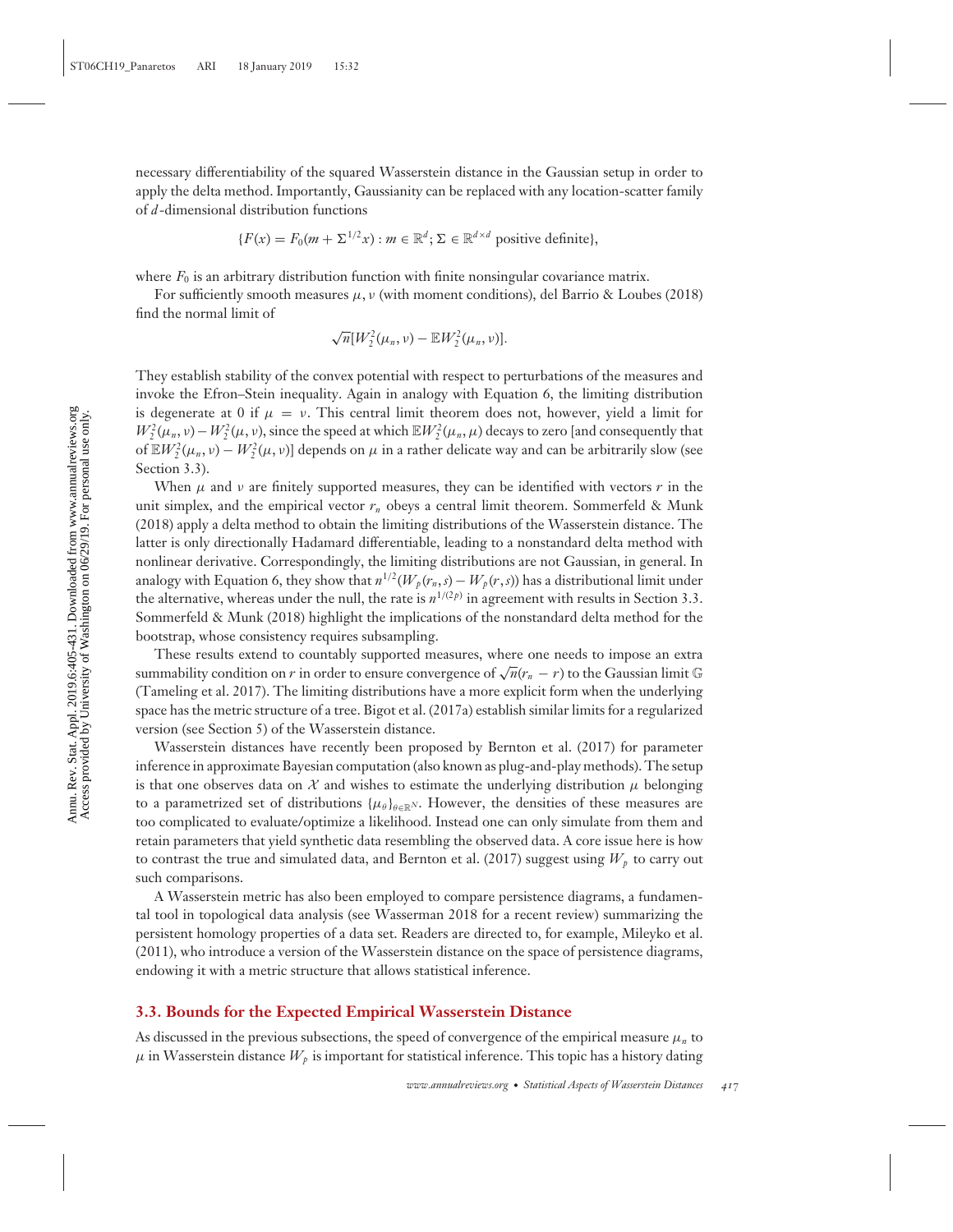back to the seminal work of Dudley (1969) and a very rich literature. For space considerations, we will focus on the average value  $\mathbb{E}W_p(\mu_n,\mu)$ , but see the bibliographical notes (Section 3.3.1) for concentration inequalities and almost sure results. Upper bounds for the one-sample version are also valid for the two-sample version since  $\mathbb{E}W_p(\mu_n, \nu_n) \leq 2\mathbb{E}W_p(\mu_n, \mu)$  when  $\nu_n$  is another empirical measure. For brevity we write  $W_p$  for  $W_p(\mu_n, \mu)$ , and inequalities such as  $\mathbb{E}W_p \geq Cn^{-1/2}$ hold for given *p*, some  $C = C(\mu)$ , and all *n*. We also tacitly assume that  $\mu \in \mathcal{W}_p$ , i.e., it has a finite *p*th moment, when writing  $W_{\nu}$ .

The behavior of  $\mathbb{E}W_p(\mu_n,\mu)$  is qualitatively different depending on whether the underlying dimension  $d > 2p$  or  $d < 2p$ . For discrete measures,  $\mathbb{E}W_p$  is generally of the order  $n^{-1/(2p)}$ . independently of the dimension. In high dimensions this is better than absolutely continuous measures, for which the rate is  $n^{-1/d}$ , but when  $d = 1$ , some smooth measures attain the optimal rate  $n^{-1/2}$ , faster than  $n^{-1/(2p)}$ . We first note that it is quite easy to see that  $W_p \to 0$  almost surely. However, even for  $p = 1 = d$ , the decay of  $\mathbb{E}W_p$  can be arbitrarily slow (see Bobkov & Ledoux 2018, theorem 3.3).

Lower bounds are easier to obtain, and here are some examples:

- Fundamental  $\sqrt{n}$  bound: If  $\mu$  is nondegenerate, then  $\mathbb{E}W_p \ge Cn^{-1/2}$ .
- Separated support: If  $\mu(A) > 0$ ,  $\mu(B) > 0$ ,  $\mu(A \cup B) = 1$  and dist(*A*, *B*) = inf<sub>*x*∈*A*,*y*∈*B* ||*x* −</sub> *y*∥ > 0, then  $\mathbb{E}W_p$  ≥  $C_p n^{-1/(2p)}$ . Any finitely discrete nondegenerate measure satisfies this condition, as well as most countably discrete ones. This agrees with the rates of Sommerfeld & Munk (2018 ) above.
- Curse of dimensionality: If  $\mu$  is absolutely continuous on  $\mathbb{R}^d$ , then  $\mathbb{E}W_p \geq Cn^{-1/d}$ . (This result is void of content when  $d \leq 2$  in view of the  $n^{-1/2}$  bound.) More generally,  $\mu$  only needs to have an absolutely continuous part (e.g., a mixture of a Gaussian with a discrete measure), and the bound holds when  $\mu_n$  is replaced with any measure supported on  $n$  points. Equivalently, it holds for the quantizer of  $\mu$ , the *n*-point measure that is  $W_p$ -closest to  $\mu$ .

We briefly comment on how these bounds are obtained. The  $\sqrt{n}$  bound is a corollary of the central limit theorem on  $f(X)$ , where  $X \sim \mu$  and f is a suitable Lipschitz function. If  $\mu$  has separated support and  $k \sim B(n, \mu(A))$  is the number of points in  $\mu_n$  falling in *A*, then a mass of  $|k/n - \mu(A)|$ must travel at least dist( $A, B$ ) > 0 units of distance, yielding a lower bound on the Wasserstein distance. One then invokes the central limit theorem for *k*. For the curse of dimensionality, note that the number of balls of radius  $\epsilon$  needed to cover the support of  $\mu$  is proportional to  $\epsilon^{-d}$ . If we take  $\epsilon = Kn^{-1/d}$  with an appropriate  $K > 0$ , then *n* balls of radius  $\epsilon$  centered at the points of the empirical measure miss mass  $\tau$  from  $\mu$ , and this mass has to travel at least  $\epsilon$ , so  $W_{p}^{p} \geq C' \tau n^{-p/d}$ .

The last lower bound was derived by counting the number of balls needed in order to cover  $\mu$ , which turns out to be a determining quantity for the upper bounds, too. To account for unbounded supports, we need to allow covering only a (large) fraction of the mass. Let

 $N(\mu, \epsilon, \tau)$  = minimal number of  $\epsilon$ -balls whose union has  $\mu$  measure at least  $1 - \tau$ .

These covering numbers increase as  $\epsilon$  and  $\tau$  approach zero and are finite for all  $\epsilon, \tau > 0$ . To put the next upper bound in context, we remark that any compactly supported  $\mu$  on  $\mathbb{R}^d$  satisfies  $N(\mu, \epsilon, 0) \leq K \epsilon^{-d}$ .

■ If for some  $d > 2p$ ,  $N(\mu, \epsilon, \epsilon^{dp/(d-2p)}) \leq \epsilon^{-d}$ , then  $\mathbb{E}W_p \leq C_p n^{-1/d}$ .

This covering number condition is verified if  $\mu$  has finite moment of order large enough (Dudley 1969, proposition 3.4).

The exact formulae on the real line lead to a characterization of the measures attaining the optimal *n*<sup>−</sup>1/<sup>2</sup> rate: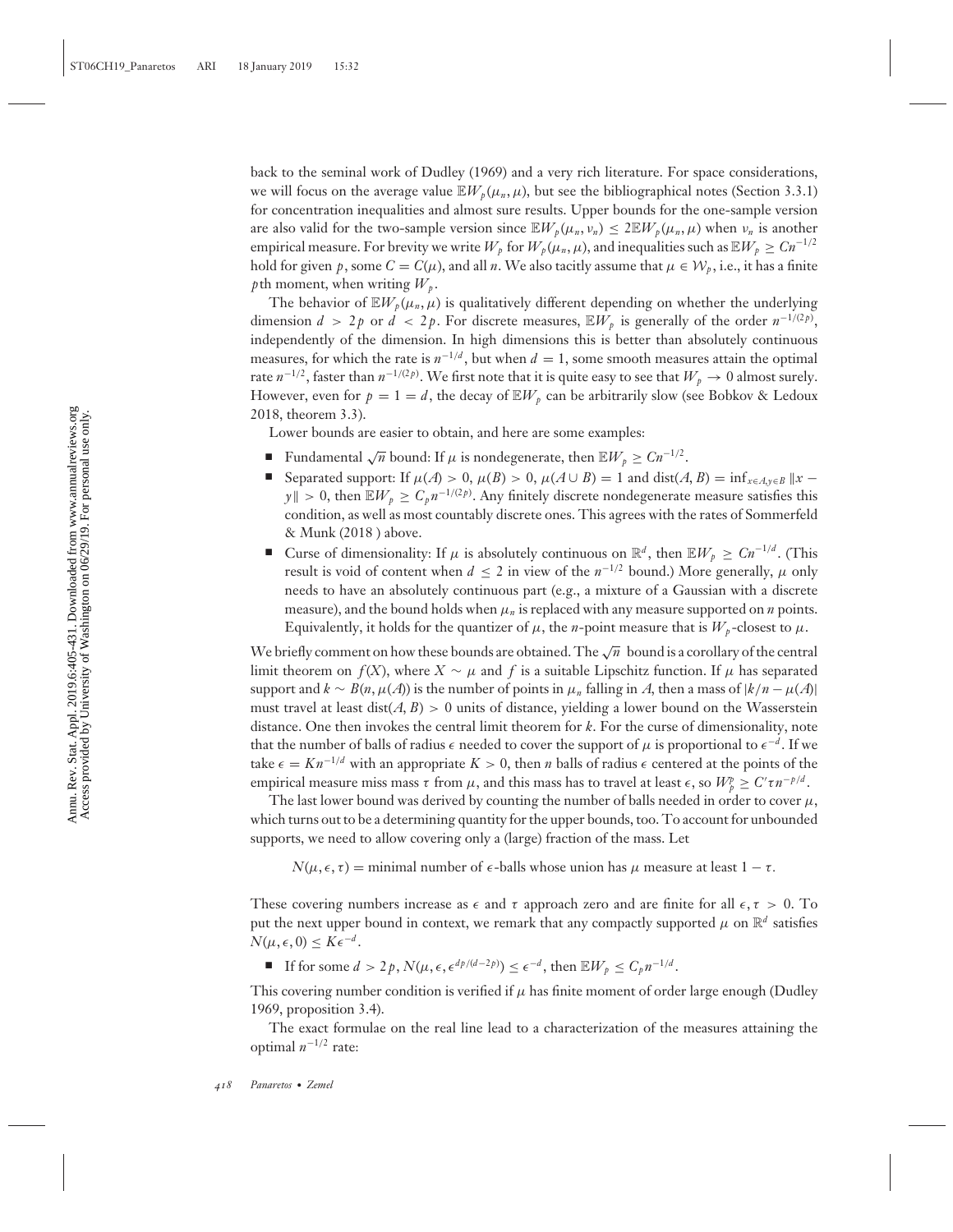- **■** If  $\mu \in \mathcal{W}_p(\mathbb{R})$  has compact support, then  $\mathbb{E}W_1 \leq Cn^{-1/2}$ , and consequently  $\mathbb{E}W_p \leq$  $C_p n^{-1/(2p)}$ .
- A necessary and sufficient condition for  $\mathbb{E}[W] \le Cn^{-1/2}$  is that

$$
J_1(\mu) = J_1(F) = \int_{\mathbb{R}} \sqrt{F(t)(1 - F(t))} \, \mathrm{d}t < \infty.
$$

-The same holds for  $\mathbb{E}W_p$ , with the integrand in *J*<sub>1</sub> replaced by  $[F(t)(1 - F(t))]^{p/2}/[f(t)]^{p-1}$ , where *f* is the density of the absolutely continuous part of  $\mu$ .

Using the representation of  $W_1$  as the integral of  $|F_n - F|$ , one sees that  $J_1 < \infty$  suffices for the  $n^{-1/2}$  rate, since the integrand has variance  $n^{-1}F(t)(1-F(t))$ . The condition  $J_1 < \infty$  is essentially a moment condition, as it implies  $\mathbb{E}X^2 < \infty$  and is a consequence of  $\mathbb{E}X^{2+\delta}$  for some  $\delta > 0$ . But for  $p > 1$ ,  $J_p < \infty$  entails some smoothness of  $\mu$ . In particular, the above lower bounds show that  $\mu$  must be supported on a (possibly unbounded) interval, and the  $J_p$  condition means that the density should not vanish too quickly in the interior of the support.

**3.3.1. Bibliographic notes.** The lower bounds were adapted from Dudley (1969), Fournier & Guillin (2015), and Weed & Bach (2018).

The upper bound with the coverings dates back to Dudley (1969), who showed it for  $p = 1$ and with the bounded Lipschitz metric. The version given here can be found in Weed & Bach (2018) and extends Boissard & Le Gouic (2014). We emphasize that their results are not restricted to Euclidean spaces. For Gaussian measures in a Banach space, Boissard & Le Gouic (2014) relate  $E/W_2$  to small ball probabilities. Weed & Bach (2018) also show that absolutely continuous measures that are almost low dimensional enjoy better rates for moderate values of *n*, until eventually giving in to the curse of dimensionality.

In the limiting case  $d = 2p$ , there is an additional logarithmic term. For  $p = 1$  the sufficiency of this term was noted by Dudley (1969, p. 44), and the necessity follows from a classical result of Ajtai et al. (1984) for  $\mu$  uniform on [0, 1]<sup>2</sup>. For  $p > 1$  and  $d = 2p$ , readers are directed to, for example, Fournier & Guillin (2015).

That absolutely continuous measures are the ones exhibiting slow convergence rates in high dimensions was already observed by Dobric & Yukich (1995) in an almost sure sense:  $n^{1/d}W_p$ has a positive limit if and only if  $\mu$  has an absolutely continuous part. There are results for more general cost functions than powers of Euclidean distance; see Talagrand (1994) for  $\mu$  uniform on  $[0, 1]^d$  and Barthe & Bordenave (2013) for a careful study of the two-sample version  $W_p(\mu_n, \nu_n)$ . Fournier & Guillin (2015) also deal with the Euclidean case, with some emphasis on deviation bounds and the limit cases  $d = 2p$ .

del Barrio et al. (1999b) showed that  $J_1 < \infty$  is necessary and sufficient for the empirical process  $\sqrt{n}(F_n - F)$  to converge in distribution to B **◦** *F*, with B Brownian bridge. A thorough treatment of the univariate case, including but not restricted to the  $J_p$  condition, can be found in Bobkov & Ledoux (2018), using an order statistic representation for the Wasserstein distance. One may also consult Mason (2016) for the alternative approach of weighted Brownian bridge approximations.

The topic is one of intense study, and the references here are far from exhaustive. We also mention some extensions for dependent data: Dédé (2009), Cuny (2017), and Dedecker & Merlevède (2017).

# **4. OPTIMAL TRANSPORT AS THE OBJECT OF INFERENCE**

The previous section described applications of Wasserstein distances for carrying out statistical tasks such as goodness-of-fit testing. The topic of this section is a more recent trend, where one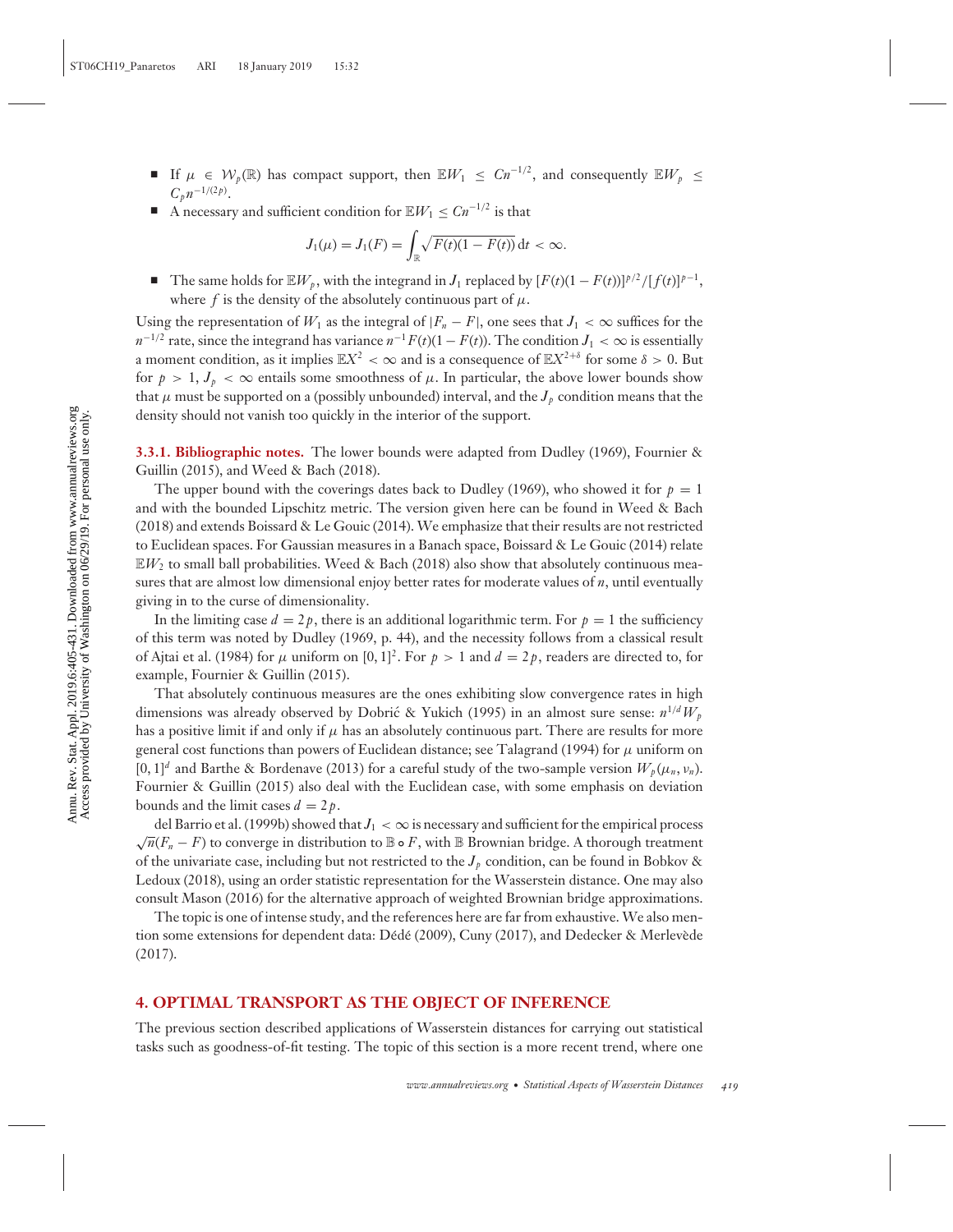views the Wasserstein space as a sample space for statistical inference. In this setup, one observes a sample  $\mu_1, \ldots, \mu_n$  from a random measure  $\Lambda$  taking values in Wasserstein space  $\mathcal{W}_p$  of measures with finite *p*th moment, and seeks to infer some quantity pertaining to the law of  $\Lambda$  using the observed data, typically in a nonparametric fashion. Such questions can be seen as part of nextgeneration functional data analysis, borrowing the terminology of Wang et al. (2016, section 6).

## **4.1. Frechet Means of Random Measures ´**

Perhaps the most basic question here, as anywhere, is estimating a mean. Clearly we could estimate the mean of  $\Lambda$  by the average  $n^{-1}(\mu_1 + \cdots + \mu_n)$ , which is also a probability measure. While this may often be a good estimator, in certain modern applications, such as imaging, it exhibits some unsatisfactory properties. As a simple example, consider two Dirac measures at distinct points  $x \neq y$ . Their average is the blurred measure putting mass 1/2 at *x* and *y*. In contrast, as we see below, the Wasserstein distance leads to an average that is a Dirac measure at the midpoint  $(x + y)/2$ .

We focus on the special case  $p = 2$ , which is the most elegant and provides the canonical setup in deformation models (see Section 4.2). One way of giving a meaning to the notion of expectation in general metric space is to consider the Frechet mean (better known in analysis as barycenter), ´ named after Fréchet (1948) and defined as the minimizer of the Fréchet functional

$$
F(\mu) = \mathbb{E}W_2^2(\Lambda, \mu) = \int_{\mathcal{W}_2} W_2^2(\lambda, \mu) d\mathbb{P}(\lambda), \qquad \mu \in \mathcal{W}_2,
$$

where  $\mathbb P$  is the law of  $\Lambda$ . We shall refer to such a minimizer as the population (Fréchet) mean to distinguish it from the empirical version, where  $\mathbb{E}W_2^2(\Lambda,\mu)$  is replaced with  $\sum W_2^2(\mu_i,\mu)$ .

Existence, uniqueness, computation, laws of large numbers, and central limit theorems for Fréchet means with respect to general metrics have been studied extensively under the umbrella of non-Euclidean statistics (e.g., Huckemann et al. 2010, Kendall & Le 2011). Even existence and uniqueness are nontrivial questions for many metrics and depend subtly on the induced geometry. It turns out that  $\mathcal{W}_2$  induces a geometry that is very close to Riemannian (see Section 4.4). Despite posing challenges in that it is infinite-dimensional, has unbounded curvature, and presents an abundance of singularities, its geometry exhibits many favorable (indeed, quite unusual for nonlinear spaces) properties owing to the structure of the optimal transport problem.

By means of convex analysis, Agueh & Carlier (2011) deduce existence, uniqueness, and a characterization of empirical Fréchet means in  $W_2(\mathbb{R}^d)$  in what has become a seminal paper. Existence always holds, whereas the mean is unique provided that one of the measures  $\mu_i$  is absolutely continuous. The results extend to the population version (Pass 2013): The condition is that with positive probability,  $\Lambda$  is absolutely continuous (assuming that the Frechet functional  $\ddot{F}$ is finite). A notable exception is, again, when  $d = 1$ , in which case Fréchet means are unique with the sole restriction that *F* is finite.

A law of large numbers in Wasserstein space was proved by Le Gouic & Loubes (2017) in a very general setting (for arbitrary  $p > 1$ , and for spaces more general than  $\mathbb{R}^d$ ). Since  $\mathcal{W}_2(\mathbb{R}^d)$  is itself a complete and separable metric space, one can view  $\mathbb{P}$ , the law of  $\Lambda$ , as an element in the second level Wasserstein space  $W_2(W_2(\mathbb{R}^d))$ . Le Gouic & Loubes show that if  $\mathbb{P}_n$  is a sequence of laws converging to  $\mathbb P$  in the second level Wasserstein space, then the Fréchet means of  $\mathbb P_n$ converge to that of  $\mathbb P$  (if unique) in the first level  $\mathcal W_2(\mathbb R^d)$ . This setup covers the case where  $\mathbb P_n$  is the empirical measure [in  $\mathcal{W}_2(\mathcal{W}_2(\mathbb{R}^d))$ ] corresponding to a sample from  $\Lambda$ . Alvarez-Esteban et al. (2018) provide an extension to trimmed Fréchet means.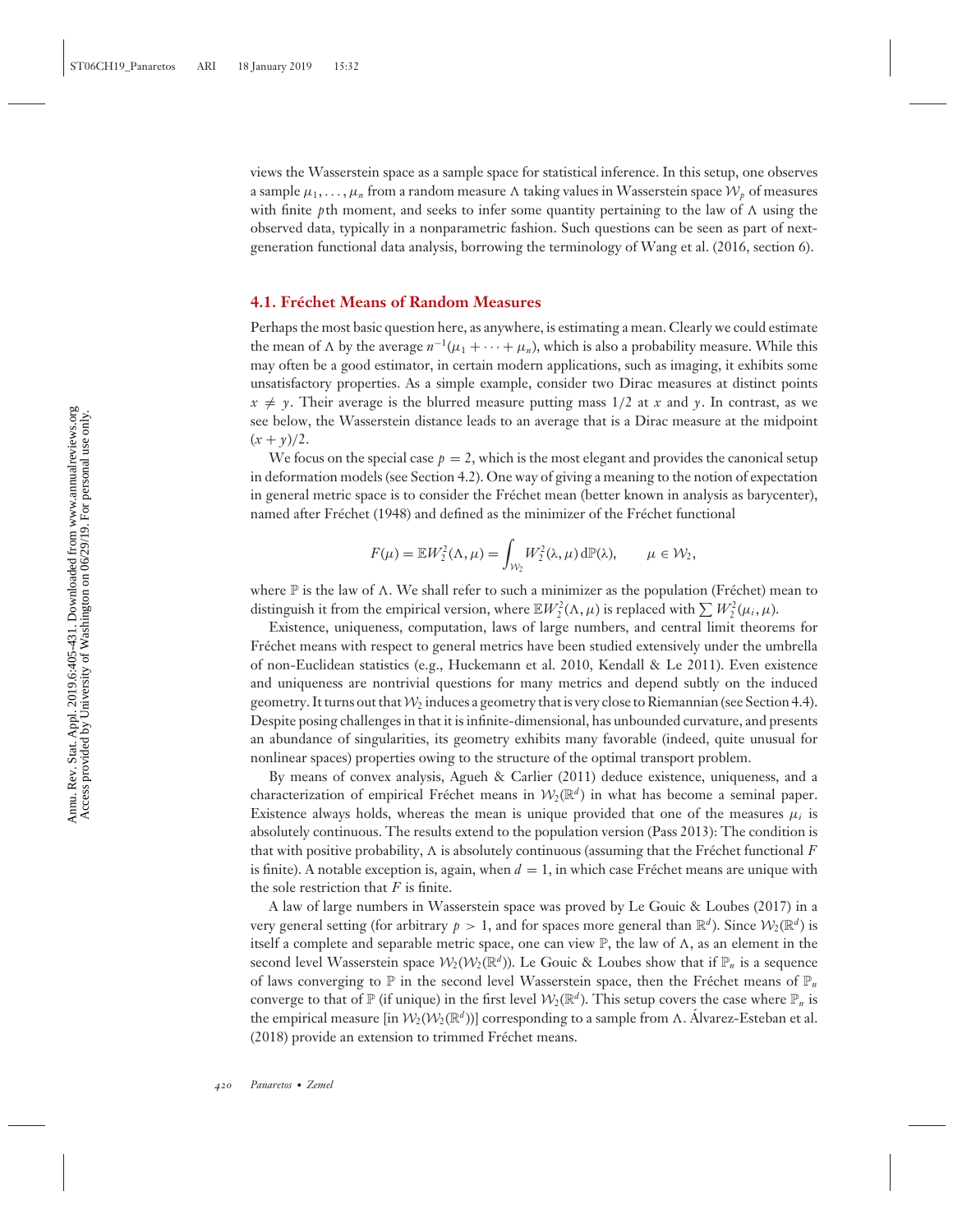#### **4.2. Frechet Means and Generative Models ´**

From a statistical perspective, the choice of a metric and the consideration of the corresponding Fréchet mean often implicitly assume a certain underlying data-generating mechanism for the data. In the case of the Wasserstein metric, this mechanism is inextricably linked to warping or phase variation (Ramsay & Silverman 2005, Marron et al. 2015, Wang et al. 2016), where one wishes to infer the law of a process *Y* on (say) [0, 1] but only has access to realizations of  $\tilde{Y} = Y \circ T^{-1}$ , where  $T : [0, 1] \rightarrow [0, 1]$  is a random warp/deformation map. This setup is quite natural in physiological data such as growth curves or spike trains where each individual may have an intrinsic timescale, a sort of functional random effect. The problem would then be to correct for the effect of *T* that distorts time and recover the sample paths in the correct or objective timescale. Typically, it is natural to assume that  $T$  is an increasing homeomorphism, on the basis that time should always move forward, rather than backward, and, for identifiability reasons, that  $\mathbb{E}T(t) = t$ ,  $t \in [0, 1]$ .

Now, when the functional datum *Y* is a random probability measure in  $W_2(\mathbb{R}^d)$  with intensity  $\mathbb{E}[Y] = \lambda$ , the warped version  $\tilde{Y} = T \# Y$  is a random measure with conditional intensity  $\Lambda =$  $\mathbb{E}[\tilde{Y}|T] = T\sharp\lambda$ . Assuming that *T* is increasing with  $\mathbb{E}T$  equal to the identity then implies that  $\lambda$  is a Fréchet mean of  $\Lambda$ . More generally, if  $\lambda \in \mathcal{W}_2(\mathbb{R}^d)$  and T is a random continuous function with mean identity that can be written as the gradient of a convex function on  $\mathbb{R}^d$ , then  $\lambda$  is a Fréchet mean of the random measure  $\Lambda = T \# \lambda$ . In other words, the Wasserstein geometry is canonical under the deformation model, and estimation of a Frechet mean implicitly assumes a deformation ´ model. The result in this form is due to Zemel & Panaretos (2018), but a parametric version is due to Bigot & Klein (2018). When  $\lambda$  is absolutely continuous and T is sufficiently injective,  $\Lambda = T^* \lambda$ is absolutely continuous, and the Fréchet mean of  $\Lambda$  is unique and equals  $\lambda$ . In the particular case of Gaussian measures, the result even holds in infinite dimensions (Masarotto et al. 2018).

# **4.3. Frechet Means and Multicouplings ´**

The Fréchet mean problem is related to a multimarginal formulation of optimal transport considered by Gangbo & Swiech (1998). Given  $\mu_1, \ldots, \mu_n \in \mathcal{W}_2(\mathbb{R}^d)$ , an optimal multicoupling is a joint distribution of a random vector  $(X_1, \ldots, X_n)$  such that  $X_i \sim \mu_i$  and

$$
\frac{1}{2n^2} \mathbb{E} \sum_{1 \le i < j \le n} \|X_i - X_j\|^2 = \frac{1}{2n} \mathbb{E} \sum_{i=1}^n \|X_i - \overline{X}\|^2
$$

is minimized. Agueh & Carlier (2011) show that if  $(X_1, \ldots, X_n)$  is an optimal multicoupling, then the law of  $\overline{X} = n^{-1} \sum_i X_i$  is a Fréchet mean of  $\{\mu_i\}_{i=1}^n$ . Inspection of their argument shows that it can also give the only if direction. And, when at least one measure μ*<sup>i</sup>* is regular, necessity and sufficiency combined can be used to construct the optimal multicoupling as  $X_i = \mathbf{t}_{\lambda}^{\mu_i}(Z)$ , where  $Z \sim \lambda$  and  $\lambda$  is the Fréchet mean (see Pass 2013 and Zemel & Panaretos 2018 for more details). This illustrates how constructing the optimal multicoupling is inextricably linked to finding the Fréchet mean (for the latter, see Section 4.5). In fact, the argument of Agueh & Carlier (2011) extends to infinite-dimensional and even nonlinear space. Let  $(\mathcal{X}, \rho)$  be a complete separable barycentric metric space: For any  $x_1, \ldots, x_n \in \mathcal{X}$  there exists a unique Fréchet mean  $\bar{x}$ . Fréchet means of given measures  $\mu_1, \ldots, \mu_n \in \mathcal{W}_2(\mathcal{X})$  are precisely the laws of  $\overline{X}$ , where  $(X_1, \ldots, X_n)$  is an optimal multicoupling with respect to the cost  $\mathbb{E}\sum_{i=1}^n \rho(X_i,\overline{X})^2$ . This relation illustrates the idea that the Wasserstein space captures the geometry of the underlying space. As a particular special case, the Fréchet mean of Dirac measures is a Dirac measure at the Fréchet mean of the underlying points. Finally, we stress that the relation extends to any  $p > 1$ , where  $\bar{x}^{(p)}$  minimizes  $\sum \rho(x_i, x)^p$  and optimality is with respect to  $\mathbb{E} \sum \rho(X_i, \overline{X}^{(p)})^p$ . [Strictly speaking, these are not Fréchet means, as one minimizes  $\sum W_p^p(\mu_i, \mu)$  instead of  $\sum W_p^2(\mu_i, \mu)$ .]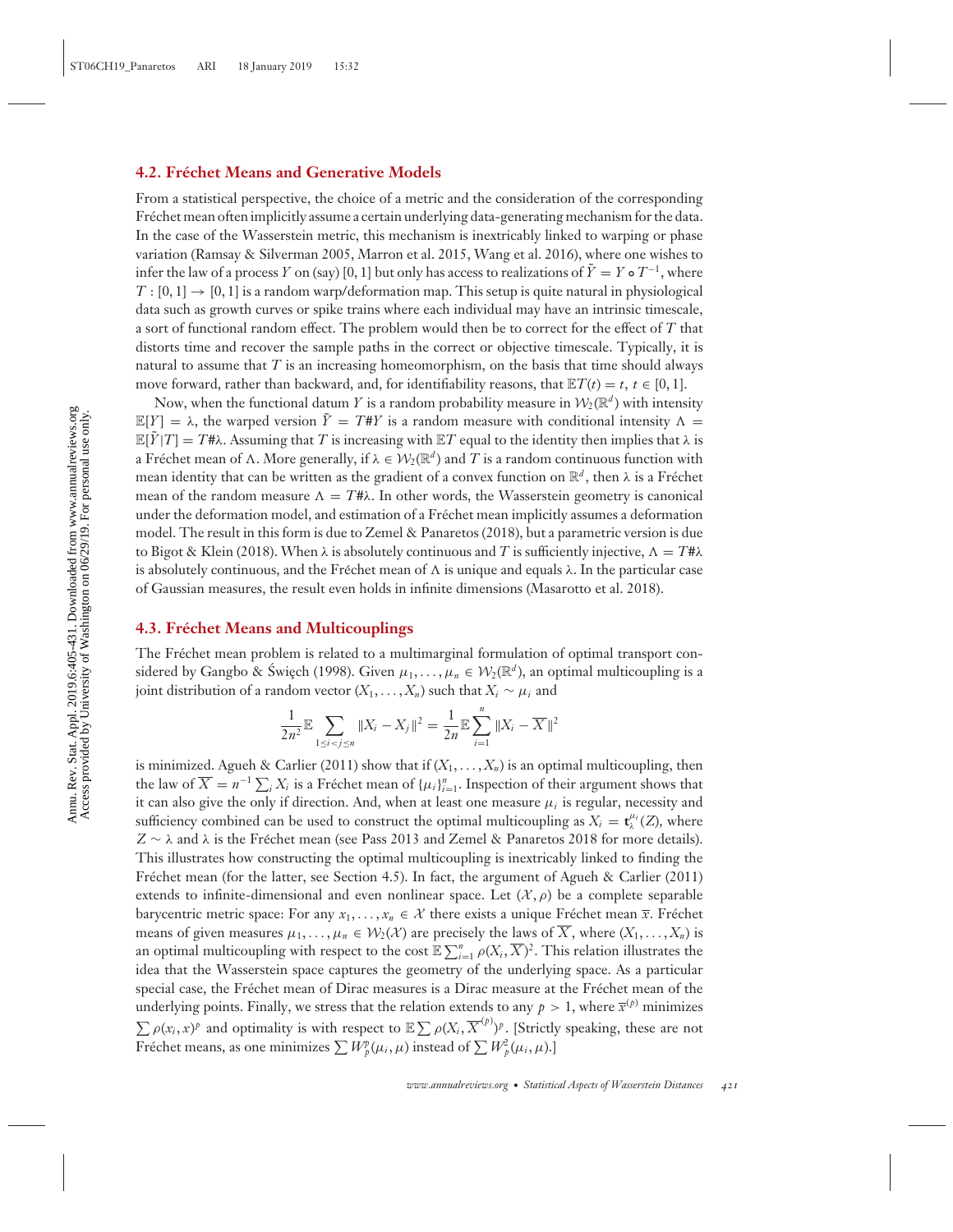# **4.4. Geometry of Wasserstein Space**

A typical step in estimating Frechet means in non-Euclidean settings is approximation of the ´ manifold by a linear space, the tangent space. In the Wasserstein case, the latter is a function space. Let  $\lambda$  be the Fréchet mean, and assume sufficient regularity that  $\lambda$  is unique and absolutely continuous. Then, convergence of a sample Fréchet mean  $\widehat{\lambda}_n$  to  $\lambda$  can be quantified by that of the optimal map  $\mathbf{t}_{\lambda}^{\lambda_n}$  to the identity map **i** because

$$
W_2^2(\widehat{\lambda}_n,\lambda)=\int_{\mathbb{R}^d}\|\widehat{\mathbf{t}}_{\lambda}^{\widehat{\lambda}_n}(x)-x\|^2\,\mathrm{d}\lambda(x)=\|\widehat{\mathbf{t}}_{\lambda}^{\widehat{\lambda}_n}-\mathbf{i}\|^2_{\mathcal{L}^2(\lambda)}.
$$

Here  $\mathcal{L}^2(\lambda)$  is the  $L^2$ -like space of measurable functions  $\mathbf{r} : \mathbb{R}^d \to \mathbb{R}^d$  such that the real-valued function  $x \mapsto ||\mathbf{r}(x)||$  is in  $L^2(\lambda)$ , and whose  $L^2(\lambda)$ -norm defines  $||\mathbf{r}||_{L^2(\lambda)}$ . Thus, we can linearize the Wasserstein space by identifying an arbitrary measure  $\mu$  with the function  $\mathbf{t}^{\mu}_{\lambda} - \mathbf{i}$  in the linear space  $\mathcal{L}_2(\lambda)$ ; subtracting the identity centers this linear space at  $\lambda$ .

**4.4.1. The tangent bundle.** Ambrosio et al. (2008) consider absolutely continuous curves in Wasserstein space and show that optimal maps arise as minimal tangent vectors to such curves. With that in mind, they define the tangent space at  $\lambda$  as the span of such maps minus the identity

$$
\mathrm{Tan}_{\lambda}=\overline{\{t(\mathbf{t}_{\lambda}^{\mu}-\mathbf{i}):\mu\in\mathcal{W}_{2};t\in\mathbb{R}\}}^{\mathcal{L}^{2}(\lambda)}.
$$

By definition, each  $\mathbf{t}_{\lambda}^{\mu}$  (and the identity) is in  $\mathcal{L}^2(\lambda)$ , so  $\text{Tan}_{\lambda} \subseteq \mathcal{L}^2(\lambda)$ , from which it inherits the inner product. The definition can be adapted to a nonabsolutely continuous  $\lambda$  by restricting  $\mu$  in the definition of  $\,$  Tan<sub> $\lambda$ </sub> to those  $\mu$  for which  $t''_{\lambda}$  exists (this optimal map might not be unique, and any possible choice of  $\mathbf{t}^\mu_\lambda$  leads to a tangent vector). There is an alternative equivalent definition of the tangent space in terms of gradients of smooth functions (see Ambrosio et al. 2008, definition 8.4.1 and theorem 8.5.1). The alternative definition highlights that it is essentially the inner product that depends on  $\lambda$ , but not the elements of the tangent space.

The exponential map  $\exp_{\lambda}$ : Tan $_{\lambda} \to W_2$  at  $\lambda$  is the restriction of the transformation that sends  $\mathbf{r} \in \mathcal{L}^2(\lambda)$  to  $(\mathbf{r} + \mathbf{i}) \# \lambda \in \mathcal{W}_2$ . Specifically,

$$
\exp_{\lambda}(t(\mathbf{t}-\mathbf{i})) = [t(\mathbf{t}-\mathbf{i})+\mathbf{i}]\#\lambda = [t\mathbf{t}+(1-t)\mathbf{i}]\#\lambda \quad (t \in \mathbb{R}).
$$

When  $\lambda$  is absolutely continuous, the log map  $\log_{\lambda} : \mathcal{W}_2 \to \text{Tan}_{\lambda}$  is

$$
\log_{\lambda}(\mu) = \mathbf{t}_{\lambda}^{\mu} - \mathbf{i}
$$

and is the right inverse of the exponential map (which is therefore surjective). Segments in the tangent space are retracted to the Wasserstein space under  $\exp_i$  to McCann's (1997) interpolant

$$
\left[t\mathbf{t}_{\lambda}^{\mu}+(1-t)\mathbf{i}\right]\#\lambda,
$$

and these are the unique (constant speed) geodesics in Wasserstein space (Santambrogio 2015, proposition 5.32). If  $\lambda$  is singular, then the log map is only defined on a subset of Wasserstein space. Gigli (2011) provides a description of the tangent bundle when the underlying space  $\mathbb{R}^d$  is replaced by a Riemannian manifold.

**4.4.2. Curvature and compatible measures.** If  $\mu$ ,  $\nu$ ,  $\rho \in \mathcal{W}_2$ , then a coupling argument shows that

$$
\|\log_{\rho}(\mu) - \log_{\rho}(\nu)\|_{\mathcal{L}^{2}(\rho)}^{2} = \|\mathbf{t}_{\rho}^{\mu} - \mathbf{t}_{\rho}^{\nu}\|_{\mathcal{L}^{2}(\rho)}^{2} = \int \|\mathbf{t}_{\rho}^{\mu}(x) - \mathbf{t}_{\rho}^{\nu}(x)\|^{2} d\rho(x) \geq W_{2}^{2}(\mu, \nu).
$$
 7.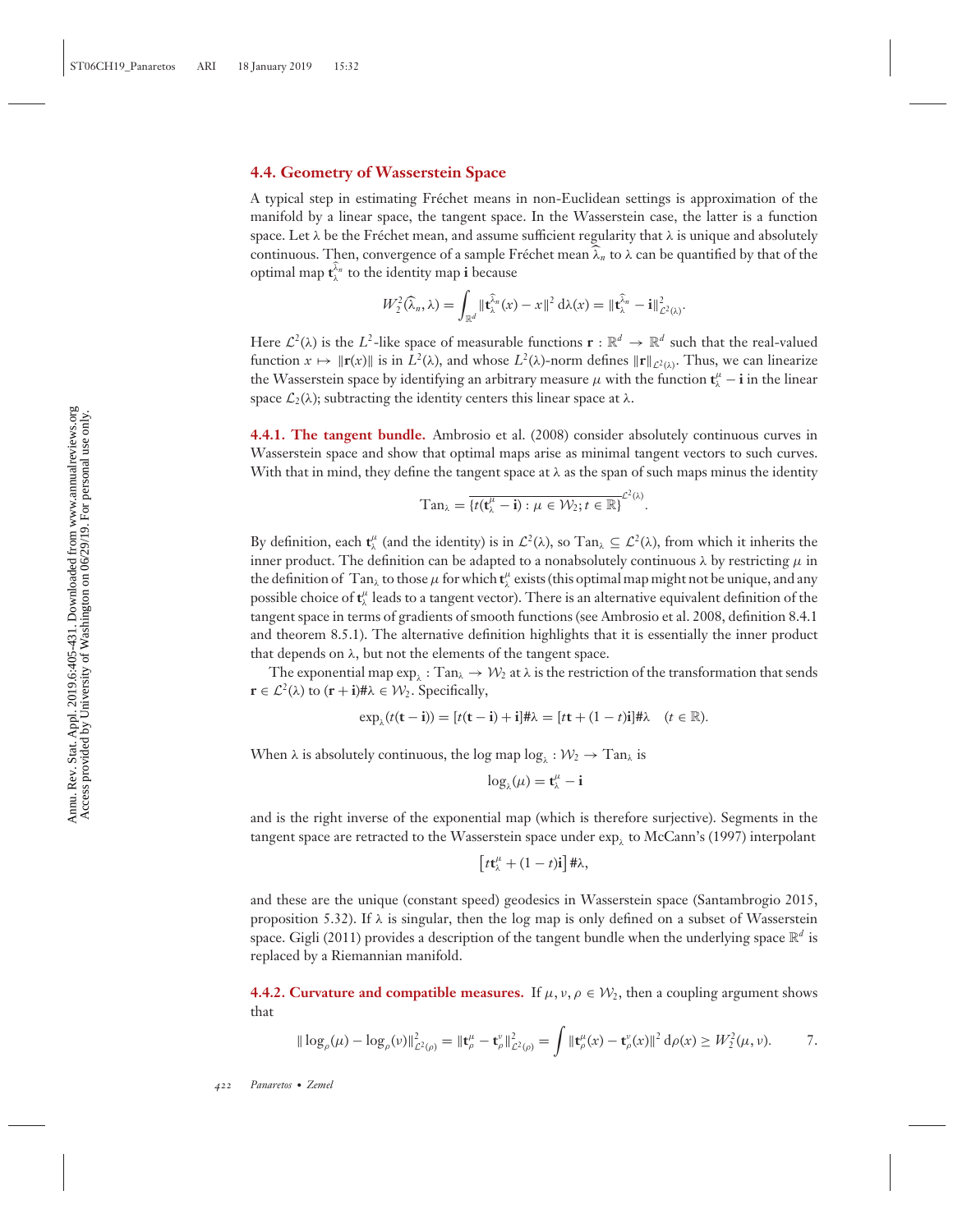In differential geometry terminology, this means that  $\mathcal{W}_2$  has nonnegative sectional curvature. In the special case  $d = 1$ , there is equality, and the Wasserstein space is flat; the correspondence  $\mu \iff t_{\rho}^{\mu} - \mathbf{i}$  is an isometry, and  $\mathcal{W}_2(\mathbb{R})$  can be viewed as a subset of the Hilbert space  $L^2(\mu)$ . Computation of Fréchet means is then particularly simple: If  $\mu_1, \ldots, \mu_n$  are arbitrary measures in  $W_2(\mathbb{R})$  and v is any absolutely continuous measure, then the Fréchet mean of  $(\mu_i)$  is  $[(1/n)\sum \mathbf{t}_{\nu}^{\mu_i}]$ #v; this extends to the population version. An important extension to  $\mathbb{R}^d$  was obtained by Boissard et al. (2015). Equality will hold in Equation 7, provided some compatibility holds between the measures  $\mu$ ,  $\nu$ ,  $\rho$ . The composition  $\mathbf{t}^{\nu}_{\rho}$  **o**  $\mathbf{t}^{\rho}_{\mu}$  pushes  $\mu$  forward to  $\rho$  by definition, but might not do so optimally. We say that  $\mu$ ,  $\nu$ ,  $\rho$  are compatible if  $\mathbf{t}^{\nu}_{\rho}$   $\mathbf{t}^{\rho}_{\mu}$  is optimal, i.e., equals  $\mathbf{t}^{\nu}_{\mu}$ . Boissard et al. (2015) show that if the collection  $(\mu_1, \ldots, \mu_n, \nu)$  is compatible (in their terminology, the optimal maps are admissible) in this sense, then, again, the Fréchet mean is  $[(1/n)\sum \mathbf{t}_{v}^{\mu_{i}}]$ #v. This setup covers the one-dimensional setup, but also multivariate measures with structure that mimics the one-dimensional case. For example, a collection of measures having the same *d*-dimensional copula (and potentially different marginals) is compatible, and so is a collection of measures having the same angular behavior but different marginal distributions for their norms.

**4.4.3. Gaussian measures.** Without such structural restrictions, the Wasserstein space is positively curved, and computation of the Frechet mean of a sample is not straightforward. As an ´ important example, if μ*<sup>i</sup>* ∼ *N*(0, *<sup>i</sup>*) are nonsingular Gaussian measures on R*<sup>d</sup>* , then the Frechet ´ mean is also Gaussian and its covariance is the unique nonsingular solution of the matrix equation

$$
\Sigma = \frac{1}{n} \sum_{i=1}^{n} (\Sigma^{1/2} \Sigma_i \Sigma^{1/2})^{1/2}.
$$
 8.

The  $\mu_i$ s will be compatible if the covariances commute, in which case we have the explicit solution  $\Sigma^{1/2} = n^{-1}(\Sigma_1^{1/2} + \cdots + \Sigma_n^{1/2})$ , but otherwise there is no explicit expression for the Fréchet mean. The restriction of  $W_2(\mathbb{R}^d)$  to Gaussian measures leads to a stratified space whose geometry was studied carefully by Takatsu (2011), including expressions for the curvature. In particular, the curvature grows without bound as one approaches singular covariance matrices.

#### **4.5. Frechet Means via Steepest Descent ´**

A common procedure for finding Fréchet means is differentiating the Fréchet functional F and moving in the negative direction of the gradient (Karcher 1977, Afsari et al. 2013). The gradient at *x*<sup>0</sup> typically takes the form

$$
\nabla F(x) = \frac{1}{n} \sum_{i=1}^{n} -\log_{x}(x_i).
$$

This formula also holds true in Wasserstein space, where the log map is as given in Section 4.4. Steepest descent can then be defined using the exponential map as

$$
\rho_{j+1} = \exp_{\rho_j}(\nabla F(\rho_j)) = \left[\frac{1}{n}\sum_{i=1}^n \mathbf{t}_{\rho_j}^{\mu_i}\right] \# \rho_j.
$$

The resulting iteration was independently arrived at in this steepest descent form by Zemel & Panaretos (2018) and in the form of a fixed point equation iteration by Alvarez-Esteban et al. (2016). It has the advantage of reducing the multitransport problem of finding the Frechet mean ´ to a succession of pairwise problems that are simpler in nature, in the same spirit as generalized Procrustes analysis (Dryden & Mardia 1998). This benefit is best illustrated in the Gaussian case, where the optimal maps have the explicit expression given in Equation 4. The algorithm converges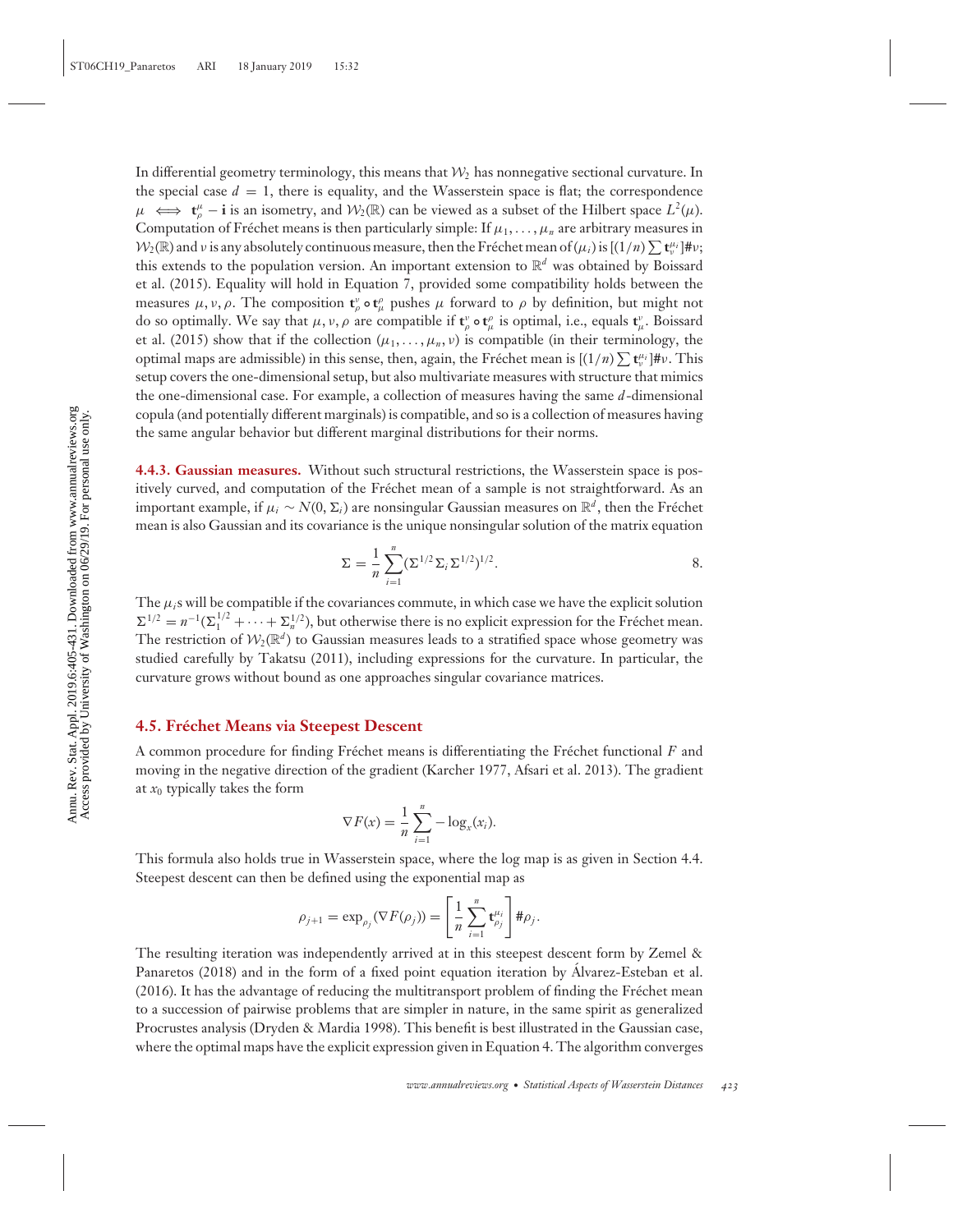to the unique Frechet mean in this Gaussian case and in general will reach at least a stationary ´ point (where  $∇F$  vanishes). There are local minima that are not global: Alvarez-Esteban et al. (2016) construct measures  $\mu_1, \ldots, \mu_4, \mu$  in  $\mathbb{R}^2$  such that the average of  $\mathbf{t}^{\mu_i}_\mu$  is the identity, but  $\mu$ is not the Fréchet mean. Their example shows that the problem cannot be solved by smoothness conditions on the measures. But smoothness and convexity of the supports yield an optimality criterion for local minima (Zemel & Panaretos 2018), essentially, that a sufficiently smooth local minimum is a global minimum.

#### **4.6. Large Sample Statistical Theory in Wasserstein Space**

The general consistency result of Le Gouic & Loubes (2017) is the important and necessary first step in providing a sound statistical theory for random measures in Wasserstein space. The next step would be to establish the rate of convergence and a central limit theorem. By exploiting the central limit theorem in Hilbert spaces, the one-dimensional case can be well understood, even under sampling noise: The empirical mean  $\hat{\lambda}_n$ , viewed as the *L*<sup>2</sup> map,  $\sqrt{n}(\hat{\mathbf{t}}_n^{\hat{\lambda}_n} - \mathbf{i})$ , converges in distribution to a zero-mean Gaussian process whose covariance structure is that of the random element **t** <sup>λ</sup> (Panaretos & Zemel 2016). Bigot et al. (2018b) provide minimax-type results in this vein. Since the Wasserstein space on  $\mathbb{R}^d$  stays embedded in a Hilbert under the compatible setup of Boissard et al. (2015), these results can certainly be extended to that setup. In fact, Boissard et al. (2015) use this embedding to carry out principal component analysis (PCA) in Wasserstein space. Bigot et al. (2017c) provide an alternative procedure, convex PCA.

The only central limit theorem–type result we know of beyond the compatible setup was found recently by Agueh & Carlier (2017). Suppose that  $\Lambda$  takes finitely many values:  $\mathbb{P}(\Lambda = \lambda_k) = p_k$ ,  $k = 1, \ldots, K$ , and  $\lambda_k$  is Gaussian  $N(0, \Sigma_k)$  with  $\Sigma_k$  nonsingular. Given a sample  $\mu_1, \ldots, \mu_n$  from  $\Lambda$ , let  $\hat{p}_n(k)$  be the proportion of ( $\mu_i$ )s that equal  $\lambda_k$ . Then  $\sqrt{n}(\hat{p}_n - p)$  has a Gaussian limit. Equation 8 extends to weighted Fréchet means and defines  $\Sigma$  in a sufficiently smooth way, so one can invoke the delta method to obtain a central limit theorem for  $\sqrt{n}(\hat{\Sigma}_n - \Sigma)$ . Agueh & Carlier (2017) also cover the case where  $K = 2$  and  $\lambda_i$  are arbitrary, though this setup falls under the umbrella of compatibility since any pair of measures is a compatible collection. Ongoing work by Kroshnin & Suvorikova (2018) focuses on extending the results of Agueh & Carlier (2017) to arbitrary random Gaussian/elliptical measures. Beyond this location-scatter setup, very recent results by Ahidar-Coutrix et al. (2018) suggest that the rate of convergence of the empirical Fréchet mean to its population counterpart can be slower than *n*<sup>−</sup>1/2.

### **5. COMPUTATIONAL ASPECTS**

Beyond the one-dimensional and Gaussian cases, explicit expressions for the Wasserstein distance and/or the optimal couplings are rare. When  $\mu = (1/n) \sum_{i=1}^{n} \delta_{x_i}$  and  $\nu = (1/m) \sum_{j=1}^{m} \delta_{y_j}$  are uniform discrete measures on *n* and *m* points, a coupling  $\gamma$  can be identified with an  $n \times m$  matrix  $\Gamma$ , where  $\Gamma_{ij}$  represents the mass to be transferred from  $x_i$  to  $y_j$ . The cost function reduces to a cost matrix  $c_{ij} = ||x_i - y_j||^p$ , and the total cost associated with it is  $\sum_{ij} \Gamma_{ij} c_{ij}$ . This double sum is to be minimized over  $\Gamma$  subject to the  $m + n$  mass preservation constraints

$$
\sum_{i=1}^{n} \Gamma_{ij} = 1/m \quad (j = 1, ..., m), \qquad \sum_{j=1}^{m} \Gamma_{ij} = 1/n \quad (i = 1, ..., n), \qquad \Gamma_{ij} \geq 0.
$$

One can easily write the constraints in the weighted version of the problem. This optimization problem can be solved using standard linear programming techniques. In particular, there exists an optimal solution  $\Gamma$  with at most  $n + m - 1$  nonzero entries. In the special case  $n = m$  and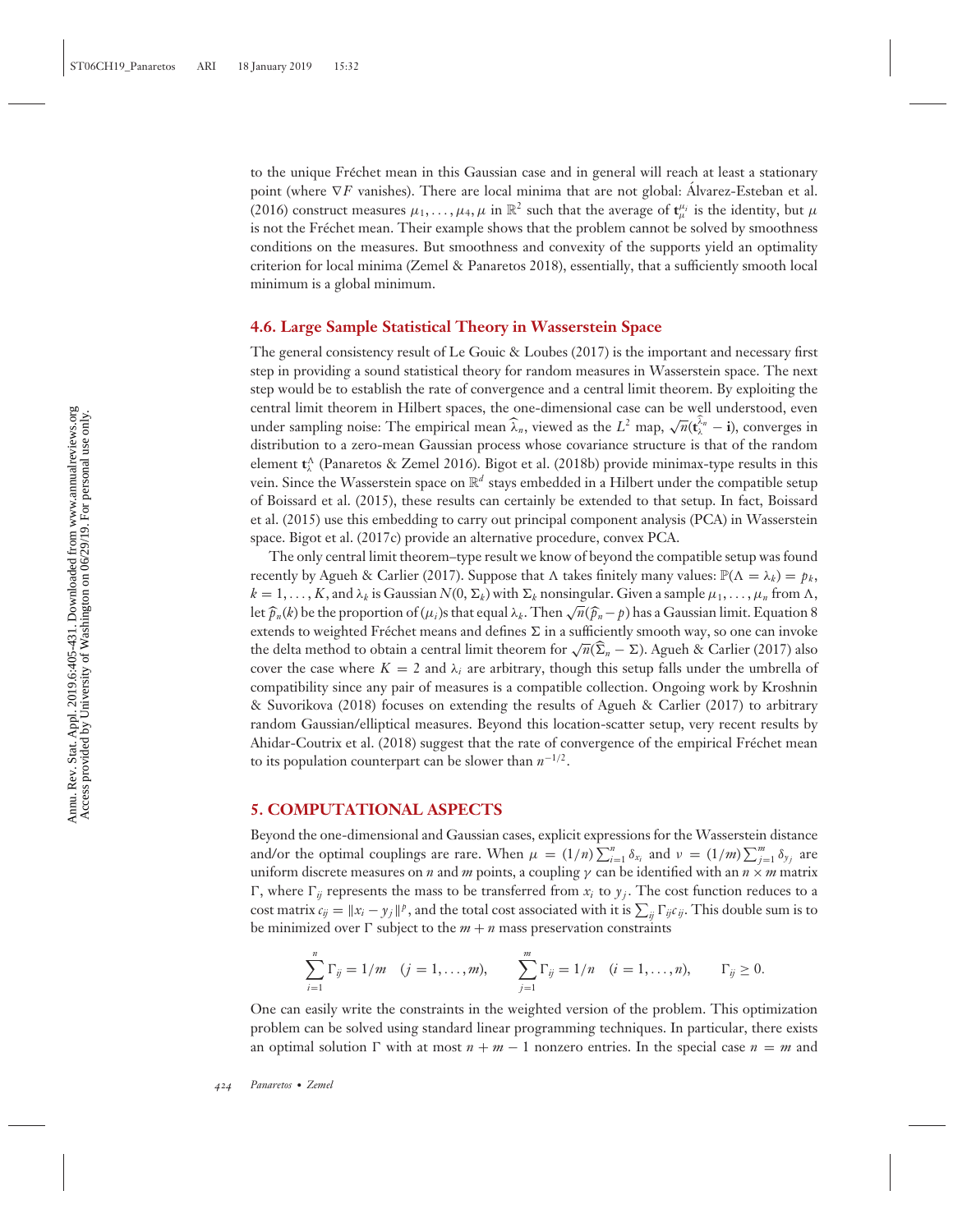uniform measures, the extremal points of the constraints polytope are the permutation matrices, and these correspond precisely to deterministic couplings that have *n* (rather than 2*n*−1) nonzero entries.

The specific structure of the constraints matrix allows the development of specialized algorithms: The Hungarian method of Kuhn (1955) and its variant by Munkres (1957) are classical examples, with alternatives such as network simplex, min flow–type algorithms, and others (see Luenberger & Ye 2008, chapter 6). The best algorithms have the prohibitive complexity  $n^3 \log n$ in the worst-case scenario. Sommerfeld et al. (2018) propose sampling  $s \ll n$  points from  $\mu$  and *ν* and estimating  $W_p(\mu, \nu)$  by the empirical distance  $W_p(\mu, \nu)$ . They provide bounds on the computational and statistical trade-off regulated by *s*.

The multimarginal problem can also be recast as a linear program whose solution yields the Fréchet mean (see Section 4.3). If we have *n* measures  $\mu_i$  supported on  $m_i$  points  $(i = 1, \ldots, n)$ , then the number of variables in the problem is  $\prod m_i$ , and the number of equality constraints is *mi* , of which *n*−1 are redundant. Anderes et al. (2016) provide a detailed account of the problem, in which they show the peculiar property that the optimal maps  $\mathbf{t}_{\overline{\mu}}^{\mu_i}$  exist, where  $\overline{\mu}$  is a Fréchet mean. This is far from obvious, since besides the uniform discrete setup with an equal number of points, the optimal coupling between discrete measures is rarely induced from a map. There are alternative formulations with fewer variables and fewer constraints: exact ones (Borgwardt & Patterson 2018) as well as polynomial-time approximations (Borgwardt 2017).

One can certainly approximate  $W_p(\mu, \nu)$  by  $W_p(\mu_n, \nu_n)$  for some  $\mu_n, \nu_n$  supported on, say, *n* points. The approximated problem can be solved exactly, as it is a finite linear program. How to best approximate a measure by discrete measures amounts to quantization and is treated in detail by Graf & Luschgy (2007). Unfortunately, quantization is extremely difficult in practice, and even one-dimensional measures rarely admit explicit solutions; moreover, the computational cost of solving the *n*-to-*n* points case scales badly with *n*.

Another class of algorithm is continuous in nature. Recall from Section 4.4 that optimal maps  $\mathbf{t}_{\mu}^{\nu}$  are equivalent to the unique geodesics in  $\mathcal{W}_2$ . Benamou & Brenier (2000) exploit this equivalence and develop a numerical scheme to approximate the entire geodesic. Although this dynamic formulation adds an extra time dimension to the problem, it can be recast as a convex problem, unlike the formulation with the optimal map as variable. Chartrand et al. (2009) carry out steepest descent in the dual variable  $\varphi$  in order to maximize the dual  $\varphi \mapsto \int \varphi \, d\mu + \int \varphi^* \, d\nu$ .

In an influential paper, Cuturi (2013) advocated adding an entropy penalty term  $\kappa \sum \Gamma_{ij} \log \Gamma_{ij}$ to the objective function. This yields a strictly convex problem with complexity  $n^2$ , much smaller than the linear programming complexity  $n^3 \log n$ . This entropy term enforces  $\Gamma$  to be diffuse (strictly positive), in stark contrast with the unpenalized optimal coupling, but the regularized solution converges to the sparse one as  $\kappa \searrow 0$ . This idea is extended to the Fréchet mean problem in Cuturi & Doucet (2014), where the Frechet mean is computed with respect to the penalized ´ Wasserstein distance, and in Bigot et al. (2017b), where the penalization is imposed on the mean itself rather than the distance. Bigot et al. (2018a) suggest a data-driven choice of the regularization parameter according to the Goldenshluger–Lepski principle.

This field of research is very active, and there are tens of extensions and new algorithms. One can find a short survey in Tameling & Munk (2018), and we refer to Santambrogio (2015, chapter 6) and especially the book by Peyre & Cuturi (2018) for more details and references. ´

#### **6. ON SOME RELATED DEVELOPMENTS**

An interesting recent development that is, strictly speaking, not so much about Wasserstein distances as about measure transportation itself, considers how to generalize notions related to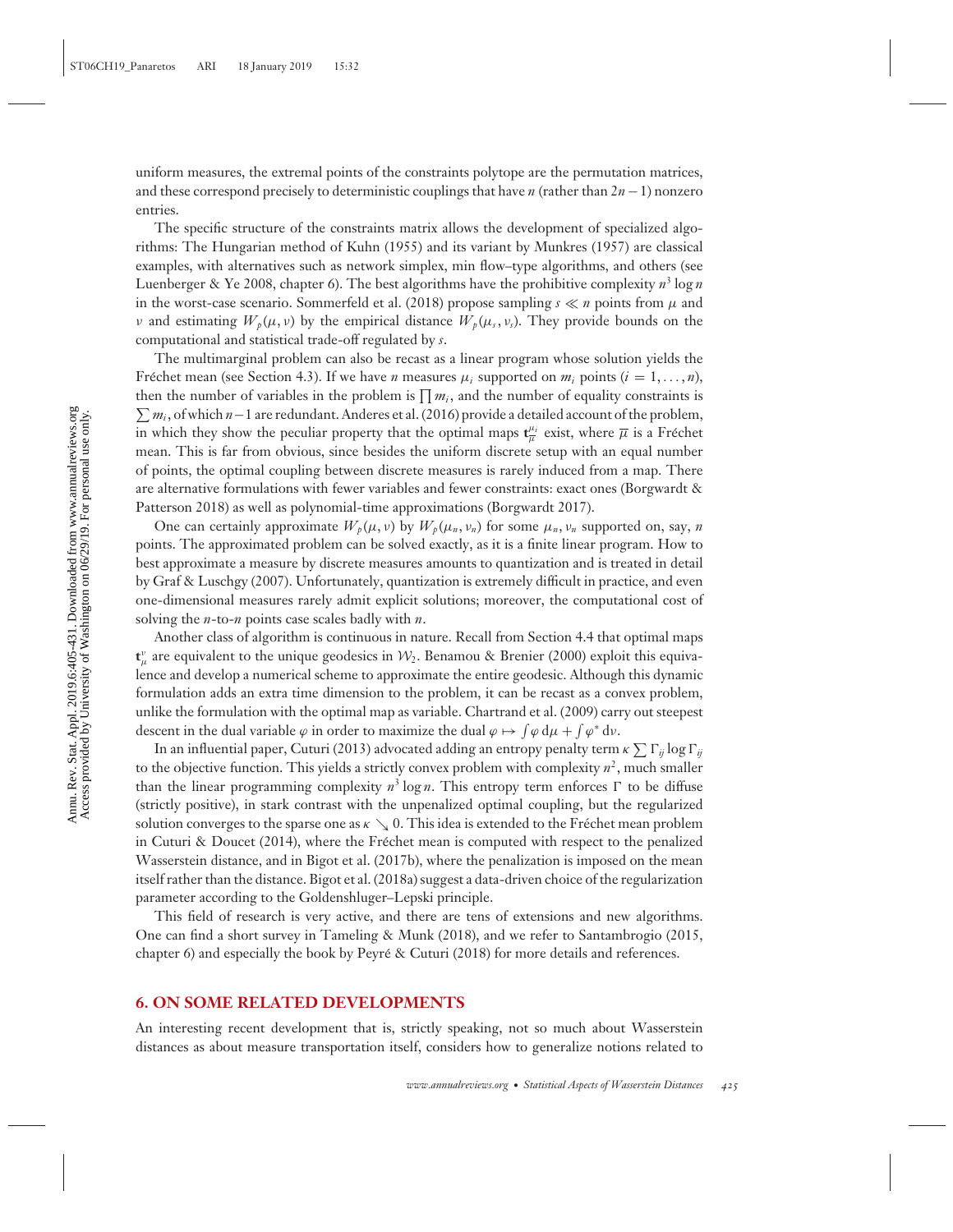quantiles to several dimensions. In one dimension, the quantile function  $F_Y^{-1}$  is the optimal map from a uniform variable *U* to *Y*. This observation can be used in order to define a multivariate quantile function of *Y* using the optimal transport map  $\mathbf{t}_U^Y$  from some reference random variable *U* (e.g., uniform on the unit ball). Chernozhukov et al. (2017) describe the resulting form of the quantile contours and the induced notions of depth and ranks, and estimate them from data. Further work by Hallin (2017) considers extensions of the approach that do not require finite variance for *Y* (as is the case in one dimension). This measure-transportation approach also allows us to extend quantile regression to multivariate setups (Carlier et al. 2016).

Finally, due to space considerations, we have not attempted to describe the machine learning side of optimal transport, though there is a fast-growing literature for such tasks. Indicative examples include estimation of a low-dimensional measure in high-dimensional space (Canas & Rosasco 2012), regression in the space of histograms (Bonneel et al. 2016), dictionary learning (Rolet et al. 2016), Gaussian processes indexed by measures on R (Bachoc et al. 2017) or  $\mathbb{R}^d$ (Bachoc et al. 2018), clustering in Wasserstein space (del Barrio et al. 2018), and unsupervised alignment of point clouds in high dimensions (Grave et al. 2018).

## **DISCLOSURE STATEMENT**

The authors are not aware of any affiliations, memberships, funding, or financial holdings that might be perceived as affecting the objectivity of this review.

## **ACKNOWLEDGMENTS**

This was supported in part by a European Research Council Starting Grant Award to Victor M. Panaretos. Yoav Zemel is funded by Swiss National Science Foundation grant #178220. We thank a reviewer for comments on a preliminary version of the article.

#### **LITERATURE CITED**

- Afsari B, Tron R, Vidal R. 2013. On the convergence of gradient descent for finding the Riemannian center of mass. *SIAM J. Control Optim.* 51:2230–60
- Agueh M, Carlier G. 2011. Barycenters in the Wasserstein space. *SIAM J. Math. Anal.* 43:904–24
- Agueh M, Carlier G. 2017. Vers un théorème de la limite centrale dans l'espace de Wasserstein? C. R. Math. 355:812–18
- Ahidar-Coutrix A, Le Gouic T, Paris Q. 2018. On the rate of convergence of empirical barycentres in metric spaces: curvature, convexity and extendible geodesics. arXiv:1806.02740 [math.ST]
- Ajtai M, Komlós J, Tusnády G. 1984. On optimal matchings. *Combinatorica* 4:259–64
- Álvarez-Esteban PC, del Barrio E, Cuesta-Albertos J, Matrán C. 2016. A fixed-point approach to barycenters in Wasserstein space. *J. Math. Anal. Appl.* 441:744–62
- Álvarez-Esteban PC, del Barrio E, Cuesta-Albertos JA, Matrán C. 2018. Wide consensus aggregation in the Wasserstein space. Application to location-scatter families. *Bernoulli* 24:3147–79
- Ambrosio L, Gigli N. 2013. A user's guide to optimal transport. In *Modelling and Optimisation of Flows on Networks*, ed. B Piccoli, M Rascle, pp. 1–155. Berlin: Springer
- Ambrosio L, Gigli N, Savaré G. 2008. Gradient Flows in Metric Spaces and in the Space of Probability Measures. Basel, Switz.: Birkhäser
- Anderes E, Borgwardt S, Miller J. 2016. Discrete Wasserstein barycenters: optimal transport for discrete data. *Math. Methods Oper. Res.* 84:389–409
- Appell P. 1886. Mémoire sur les déblais et les remblais des systèmes continus ou discontinus. Paris: Impr. Nat.
- Bachoc F, Gamboa F, Loubes JM, Venet N. 2017. A Gaussian process regression model for distribution inputs. *IEEE Trans. Inf. Theory*. **<https://dx.doi.org/10.1109/TIT.2017.2762322>**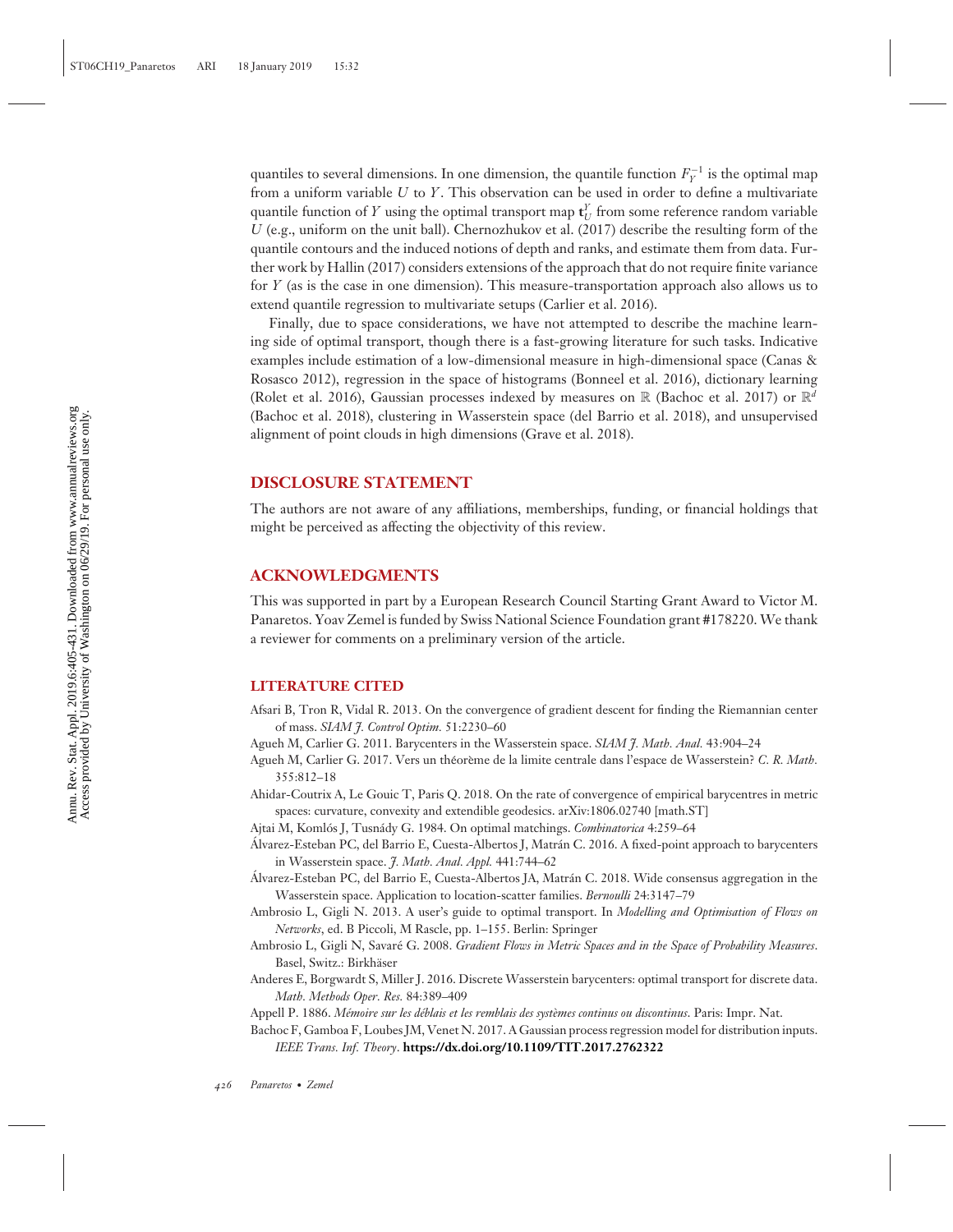Annu. Rev. Stat. Appl. 2019.6:405-431. Downloaded from www.annualreviews.org<br>Access provided by University of Washington on 06/29/19. For personal use only. Annu. Rev. Stat. Appl. 2019.6:405-431. Downloaded from www.annualreviews.org Access provided by University of Washington on 06/29/19. For personal use only.

- Bachoc F, Suvorikova A, Loubes JM, Spokoiny V. 2018. Gaussian process forecast with multidimensional distributional entries. arXiv:1805.00753 [stat.ME]
- Barbour AD, Brown TC. 1992. Stein's method and point process approximation. *Stoch. Process. Appl.* 43:9–31
- Barthe F, Bordenave C. 2013. Combinatorial optimization over two random point sets. In *S´eminaire de Probabilit´es XLV*, ed. C Donati-Martin, A Lejay, A Rouault, pp. 483–535. Berlin: Springer
- Bass J. 1955. Sur la compatibilité des fonctions de répartition. C. R. Hebd. Séa. Acad. Sci. 240:839-41
- Beiglböck M, Schachermayer W. 2011. Duality for Borel measurable cost functions. *Trans. Am. Math. Soc.* 363:4203–24
- Benamou JD, Brenier Y. 2000. A computational fluid mechanics solution to the Monge–Kantorovich mass transfer problem. *Numer. Math.* 84:375–93
- Bernton E, Jacob PE, Gerber M, Robert CP. 2017. Inference in generative models using the Wasserstein distance. arXiv:1701.05146 [stat.ME]
- Bickel PJ, Freedman DA. 1981. Some asymptotic theory for the bootstrap. *Ann. Stat.* 9:1196–217
- Bigot J, Cazelles E, Papadakis N. 2017a. Central limit theorems for Sinkhorn divergence between probability distributions on finite spaces and statistical applications. arXiv:1711.08947 [math.ST]
- Bigot J, Cazelles E, Papadakis N. 2017b. Penalized barycenters in the Wasserstein space. arXiv:1606.01025 [math.ST]
- Bigot J, Cazelles E, Papadakis N. 2018a. Data-driven regularization of Wasserstein barycenters with an application to multivariate density registration. arXiv:1804.08962 [stat.ME]
- Bigot J, Gouet R, Klein T, López A. 2017c. Geodesic PCA in the Wasserstein space by convex PCA. Ann. *Inst. H. Poincar´e Probab. Stat.* 53:1–26
- Bigot J, Gouet R, Klein T, Lopez A. 2018b. Upper and lower risk bounds for estimating the Wasserstein ´ barycenter of random measures on the real line. *Electron. J. Stat.* 12:2253–89
- Bigot J, Klein T. 2018. Characterization of barycenters in theWasserstein space by averaging optimal transport maps. *ESAIM Probab. Stat.* 22:35–57
- Bobkov S, Ledoux M. 2018. One-dimensional empirical measures, order statistics and Kantorovich transport distances. *Mem. Am. Math. Soc*. In press
- Boissard E, Le Gouic T. 2014. On the mean speed of convergence of empirical and occupation measures in Wasserstein distance. *Ann. Inst. H. Poincar´e Probab. Stat.* 50:539–63
- Boissard E, Le Gouic T, Loubes JM. 2015. Distribution's template estimate withWasserstein metrics. *Bernoulli* 21:740–59
- Bolstad BM, Irizarry RA, Astrand M, Speed TP. 2003. A comparison of normalization methods for high density oligonucleotide array data based on variance and bias. *Bioinformatics* 19:185–93
- Bonneel N, Peyré G, Cuturi M. 2016. Wasserstein barycentric coordinates: histogram regression using optimal transport. *ACM Trans. Graph.* 35:1–10
- Borgwardt S. 2017. Strongly polynomial 2-approximations of discrete Wasserstein barycenters. arXiv:1704.05491 [math.OC]
- Borgwardt S, Patterson S. 2018. Improved linear programs for discrete barycenters. arXiv:1803.11313 [math.OC]
- Brenier Y. 1991. Polar factorization and monotone rearrangement of vector-valued functions. *Comm. Pure Appl. Math.* 44:375–417
- Caffarelli LA. 1992. The regularity of mappings with a convex potential. *J. Am. Math. Soc.* 5:99–104
- Canas G, Rosasco L. 2012. Learning manifolds with K-means and K-flats. In *Advances in Neural Information Processing Systems 25*, ed. F Pereira, C Burges, L Bottou, K Weinberger, pp. 2465–73. Red Hook, NY: Curran
- Carlier G, Chernozhukov V, Galichon A. 2016. Vector quantile regression: an optimal transport approach. *Ann. Stat.* 44:1165–92
- Chartrand R, Wohlberg B, Vixie K, Bollt E. 2009. A gradient descent solution to the Monge–Kantorovich problem. *Appl. Math. Sci.* 3:1071–80
- Chernozhukov V, Galichon A, Hallin M, Henry M. 2017. Monge–Kantorovich depth, quantiles, ranks and signs. *Ann. Stat.* 45:223–56
- Csörgő M, Horváth L. 1993. *Weighted Approximations in Probability and Statistics*. New York: Wiley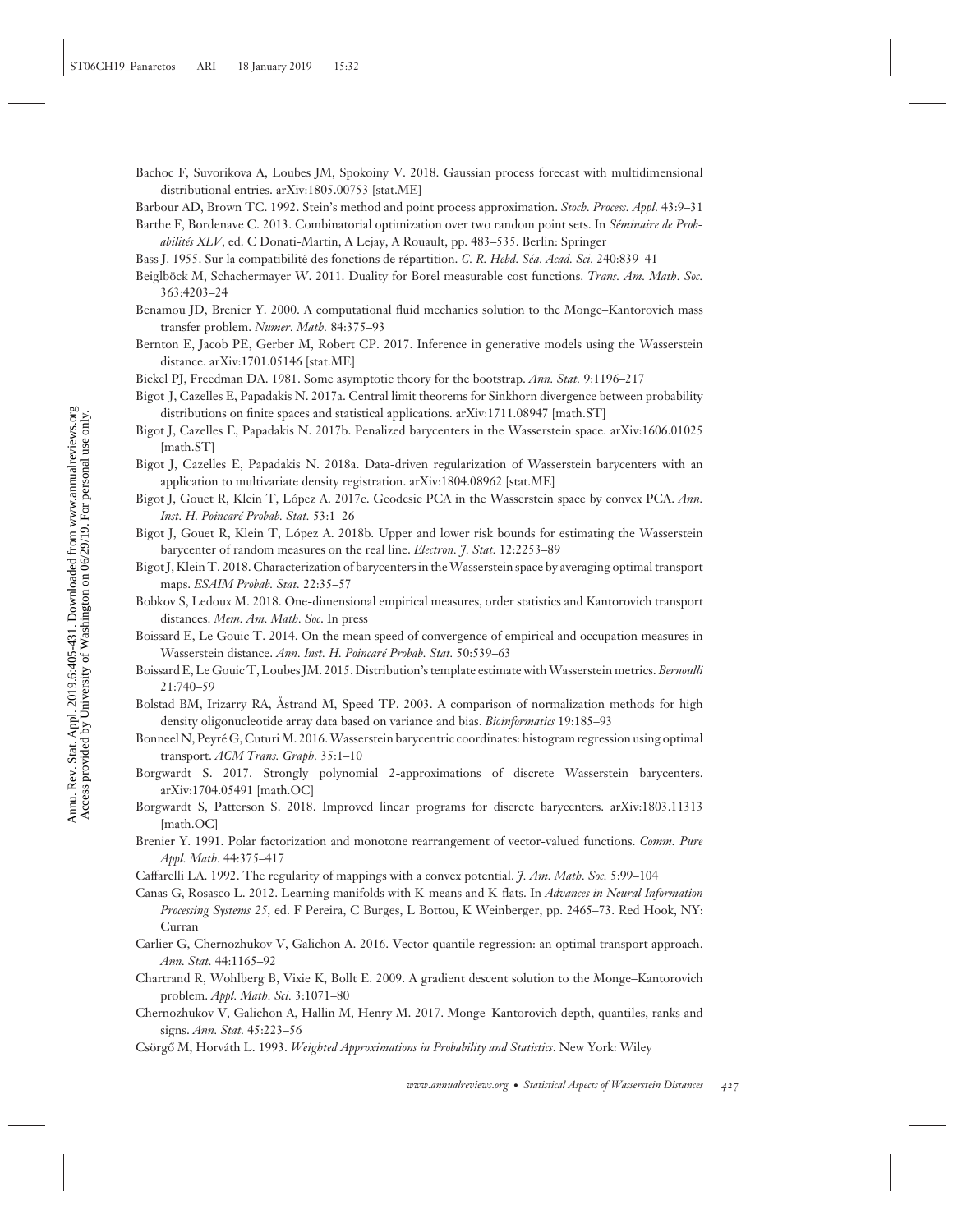- Cuesta-Albertos JA, Matrán C. 1989. Notes on the Wasserstein metric in Hilbert spaces. *Ann. Probab.* 17:1264– 76
- Cuesta-Albertos JA, Matrán-Bea C, Tuero-Diaz A. 1996. On lower bounds for the L<sub>2</sub>-Wasserstein metric in a Hilbert space. *J. Theor. Probab.* 9:263–83
- Cuesta-Albertos JA, Ruschendorf L, Tuero-Diaz A. 1993. Optimal coupling of multivariate distributions and ¨ stochastic processes. *J. Multivar. Anal.* 46:335–61
- Cuny C. 2017. Invariance principles under the Maxwell–Woodroofe condition in Banach spaces. *Ann. Probab.* 43:1578–611
- Cuturi M. 2013. Sinkhorn distances: lightspeed computation of optimal transport. In *Advances in Neural Information Processing Systems 26*, ed. CJC Burges, L Bottou, M Welling, Z Ghahramani, K Weinberger, pp. 2292–300. Red Hook, NY: Curran
- Cuturi M, Doucet A. 2014. Fast computation of Wasserstein barycenters. In *Proceedings of the 31st International Conference on Machine Learning*, ed. EP Xing, T Jebara, pp. 685–93. Brookline, MA: Microtome
- Dall'Aglio G. 1956. Sugli estremi dei momenti delle funzioni di ripartizione doppia. *Ann. Scuola Norm. Sup. Pisa Classe Sci.* 10:35–74
- de Wet T. 2002. Goodness-of-fit tests for location and scale families based on a weighted *L*2-Wasserstein distance measure. *Test* 11:89–107
- Dédé S. 2009. An empirical central limit theorem in  $L_1$  for stationary sequences. *Stoch. Process. Appl.* 119:3494– 515
- Dedecker J, Merlevede F. 2017. Behavior of the Wasserstein distance between the empirical and the marginal ` distributions of stationary α-dependent sequences. *Bernoulli* 23:2083–127
- del Barrio E, Cuesta-Albertos JA, Matrán C. 2000. Contributions of empirical and quantile processes to the asymptotic theory of goodness-of-fit tests. *Test* 9:1–96
- del Barrio E, Cuesta-Albertos JA, Matrán C, Mayo-Íscar A. 2018. Robust clustering tools based on optimal transportation. *Stat. Comput*. **<https://doi.org/10.1007/s11222-018-9800-z>**
- del Barrio E, Cuesta-Albertos JA, Matrán C, Rodríguez-Rodríguez JM. 1999a. Tests of goodness of fit based on the *L*2-Wasserstein distance. *Ann. Stat.* 27:1230–39
- del Barrio E, Giné E, Matrán C. 1999b. Central limit theorems for the Wasserstein distance between the empirical and the true distributions. *Ann. Probab.* 27:1009–71
- del Barrio E, Giné E, Utzet F. 2005. Asymptotics for L<sub>2</sub> functionals of the empirical quantile process, with applications to tests of fit based on weighted Wasserstein distances. *Bernoulli* 11:131–89
- del Barrio E, Loubes JM. 2018. Central limit theorems for empirical transportation cost in general dimension. *Ann. Probab*. In press
- Delon J, Salomon J, Sobolevski A. 2010. Fast transport optimization for Monge costs on the circle. *SIAM J. Appl. Math.* 70:2239–58
- Dobrić V, Yukich JE. 1995. Asymptotics for transportation cost in high dimensions. *J. Theor. Probab.* 8:97-118
- Dobrushin RL. 1970. Prescribing a system of random variables by conditional distributions. *Theory Probab. Appl.* 15:458–86
- Dryden IL, Mardia KV. 1998. *Statistical Shape Analysis*. New York: Wiley
- Dudley RM. 1969. The speed of mean Glivenko–Cantelli convergence. *Ann. Math. Stat.* 40:40–50
- Dudley RM. 2002. *Real Analysis and Probability*. Cambridge, UK: Cambridge Univ. Press
- Eberle A. 2014. Error bounds for Metropolis–Hastings algorithms applied to perturbations of Gaussian measures in high dimensions. *Ann. Probab.* 24:337–77
- Ebralidze SS. 1971. Inequalities for the probabilities of large deviations in the multidimensional case. *Theory Probab. Appl.* 16:733–37
- Evans SN, Matsen FA. 2012. The phylogenetic Kantorovich–Rubinstein metric for environmental sequence samples. *J. R. Stat. Soc. B* 74:569–92
- Figalli A. 2017. *The Monge–Ampère Equation and Its Applications*. Zürich, Switz.: Eur. Math. Soc.
- Fournier N, Guillin A. 2015. On the rate of convergence in Wasserstein distance of the empirical measure. *Probab. Theory Related Fields* 162:707–38
- Fréchet M. 1948. Les éléments aléatoires de nature quelconque dans un espace distancié. *Ann. Inst. H. Poincaré Probab. Stat.* 10:215–310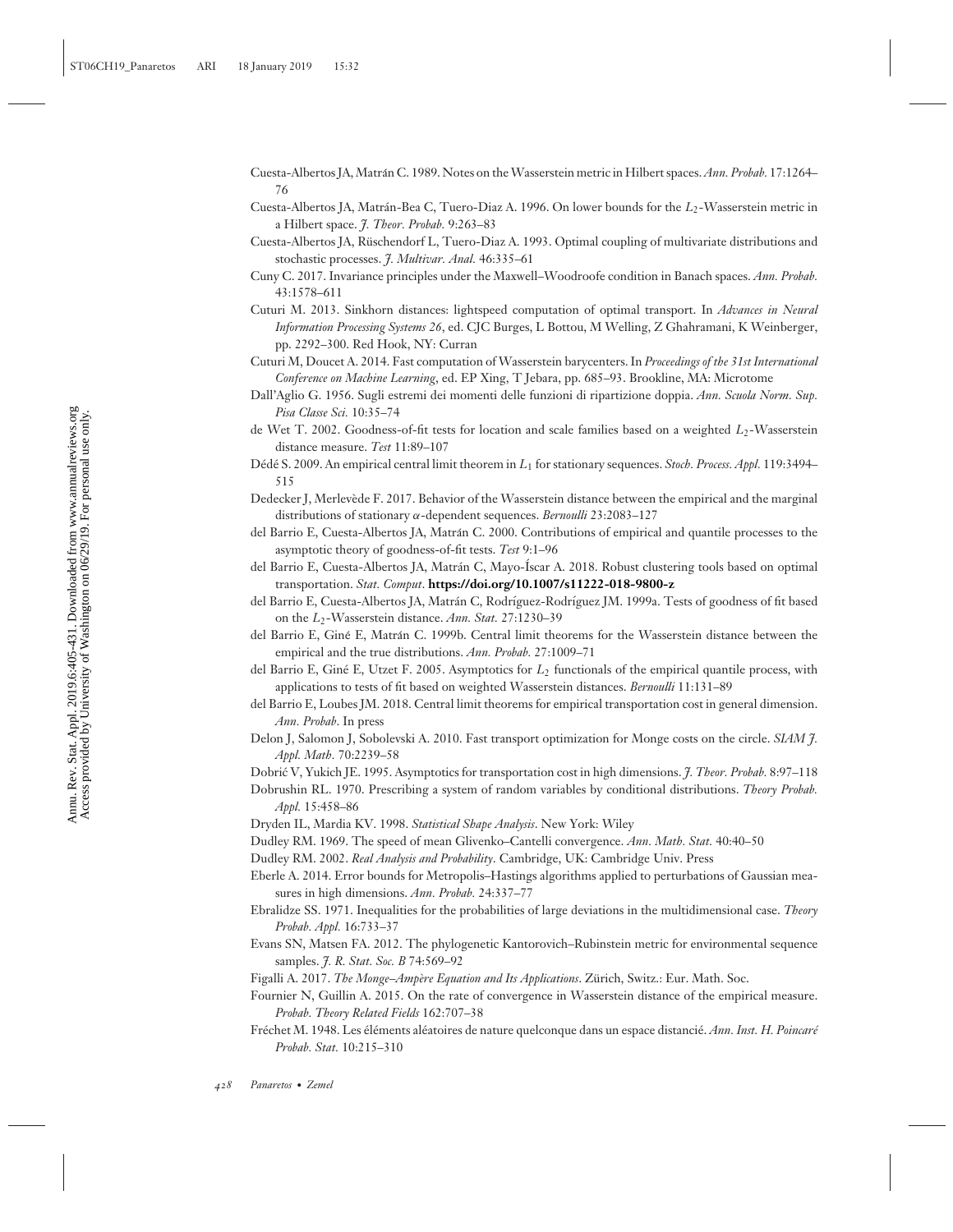Fréchet M. 1951. Sur les tableaux de corrélation dont les marges sont données. *Ann. Univ. Lyon* 14:53–77

- Freitag G, Czado C, Munk A. 2007. A nonparametric test for similarity of marginals—with applications to the assessment of population bioequivalence. *J. Stat. Plan. Inference* 137:697–711
- Freitag G, Munk A. 2005. On Hadamard differentiability in *k*-sample semiparametric models—with applications to the assessment of structural relationships. *J. Multivar. Anal.* 94:123–58
- Gangbo W, McCann RJ. 1996. The geometry of optimal transportation. *Acta Math.* 177:113–61
- Gangbo W, Swiech A. 1998. Optimal maps for the multidimensional Monge–Kantorovich problem. *Comm. Pure Appl. Math.* 51:23–45
- Gelbrich M. 1990. On a formula for the L<sub>2</sub>-Wasserstein metric between measures on Euclidean and Hilbert spaces. *Math. Nachr.* 147:185–203
- Gibbs AL, Su FE. 2002. On choosing and bounding probability metrics. *Int. Stat. Rev.* 70:419–35
- Gigli N. 2011. On the inverse implication of Brenier–McCann theorems and the structure of  $(P_2(M), W_2)$ . *Meth. Appl. Anal.* 18:127–58
- Gini C. 1914. Di una misura della dissomiglianza tra due gruppi di quantita e delle sue applicazioni allo studio ` delle relazione statistiche. *Atti Reale Inst. Veneto Sci. Lett. Arti* 74:185–213
- Givens CR, Shortt RM. 1984. A class of Wasserstein metrics for probability distributions. *Mich. Math. J.* 31:231–40
- Graf S, Luschgy H. 2007. *Foundations of Quantization for Probability Distributions*. Berlin: Springer
- Grave E, Joulin A, Berthet Q. 2018. Unsupervised alignment of embeddings with Wasserstein Procrustes. arXiv:1805.11222 [cs.LG]
- Hairer M, Stuart AM, Vollmer SJ. 2014. Spectral gaps for a Metropolis–Hastings algorithm in infinite dimensions. *Ann. Appl. Probab.* 24:2455–90
- Hallin M. 2017. *On distribution and quantile functions, ranks and signs in* R*<sup>d</sup>* . ECARES Work. Pap. 2017-34, Univ. Libre Brux. **<https://ideas.repec.org/p/eca/wpaper/2013-258262.html>**
- Höffding W. 1940. Masstabinvariante Korrelationstheorie. Schr. Math. Inst. Angew. Math. Univ. Berlin 5:181-233
- Huckemann S, Hotz T, Munk A. 2010. Intrinsic shape analysis: geodesic PCA for Riemannian manifolds modulo isometric Lie group actions. *Stat. Sin.* 20:1–58
- Johnson O, Samworth R. 2005. Central limit theorem and convergence to stable laws in Mallows distance. *Bernoulli* 11:829–45
- Kantorovich LV. 1942. On the translocation of masses. *Dokl. Acad. Nauk. SSSR* 37:227–29
- Kantorovich LV, Rubinstein GS. 1958. On a space of completely additive functions. *Vestnik Leningr. Univ.* 13:52–59
- Karcher H. 1977. Riemannian center of mass and mollifier smoothing. *Comm. Pure Appl. Math.* 30:509–41
- Kellerer HG. 1984. Duality theorems for marginal problems. *Z. Wahrscheinlichkeitstheorie Verwandte Gebiete* 67:399–432
- Kendall WS, Le H. 2011. Limit theorems for empirical Fréchet means of independent and non-identically distributed manifold-valued random variables. *Braz. J. Probab. Stat.* 25:323–52
- Kloeckner BR. 2015. A geometric study of Wasserstein spaces: ultrametrics. *Mathematika* 61:162–78
- Knott M, Smith CS. 1984. On the optimal mapping of distributions. *J. Optim. Theory Appl.* 43:39–49

Kroshnin A, Suvorikova A. 2018. *Central limit theorem for Wasserstein barycenters of Gaussian measures*. Presented at the 4th Conference of the International Society for Nonparametric Statistics, Salerno, Italy, June 11–15

- Kuhn HW. 1955. The Hungarian method for the assignment problem. *Naval Res. Log.* 2:83–97
- Le Gouic T, Loubes JM. 2017. Existence and consistency of Wasserstein barycenters. *Probab. Theory Related Fields* 168:901–17
- Ledoux M. 2005. *The Concentration of Measure Phenomenon*. Providence, RI: Am. Math. Soc.
- Luenberger DG, Ye Y. 2008. *Linear and Nonlinear Programming*. New York: Springer
- Mallows C. 1972. A note on asymptotic joint normality. *Ann. Math. Stat.* 43:508–15
- Mariucci E, Reiß M. 2017. Wasserstein and total variation distance between marginals of Lévy processes. arXiv:1710.02715 [math.PR]
- Marron JS, Ramsay JO, Sangalli LM, Srivastava A. 2015. Functional data analysis of amplitude and phase variation. *Stat. Sci.* 30:468–84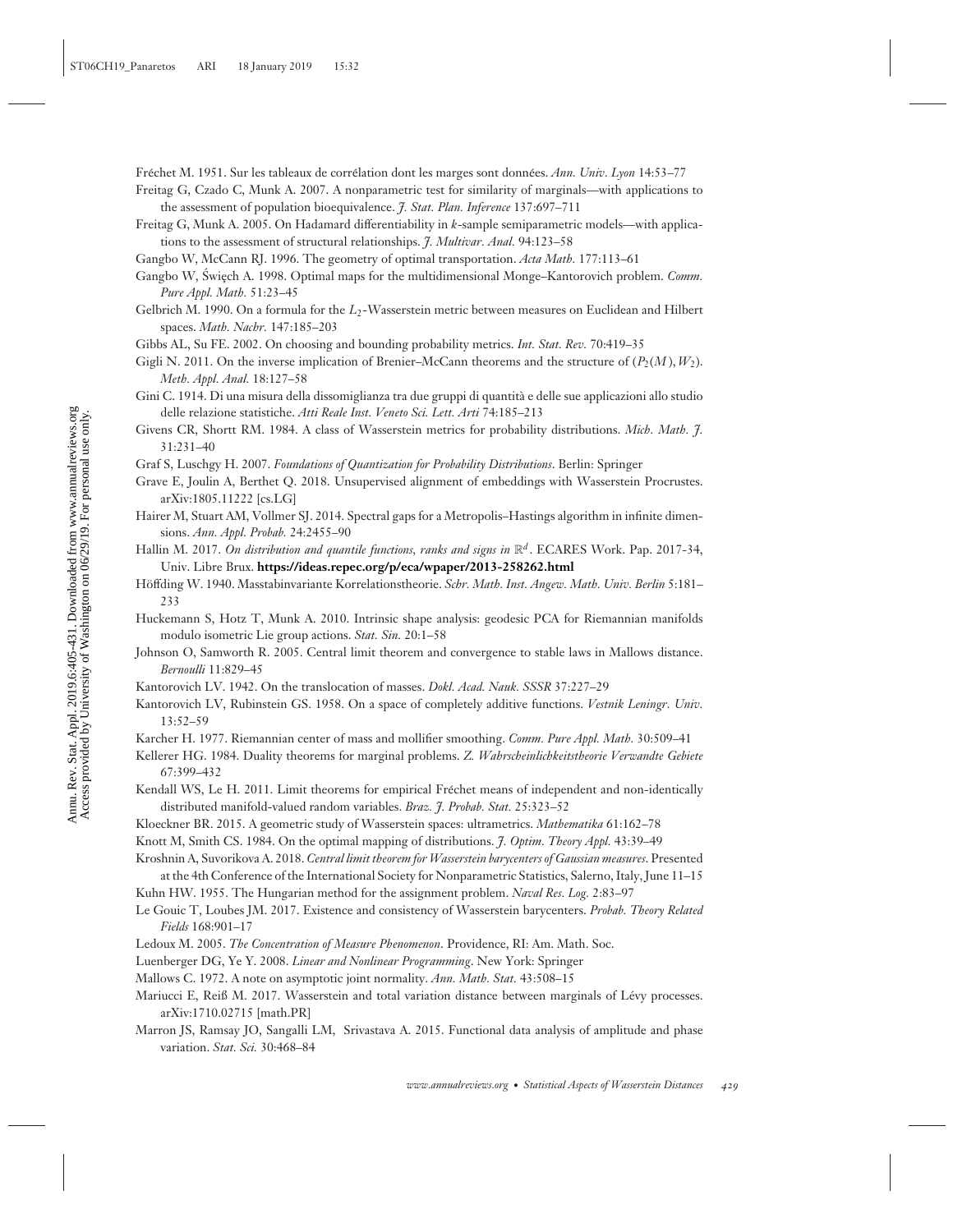- Masarotto V, Panaretos VM, Zemel Y. 2018. Procrustes metrics on covariance operators and optimal transportation of Gaussian processes. *Sankhya A*. **<https://doi.org/10.1007/s13171-018-0130-1>**
- Mason DM. 2016. A weighted approximation approach to the study of the empirical Wasserstein distance. In *High Dimensional Probability VII*, ed. C Houdré, DM Mason, P Reynaud-Bouret, J Rosiński, pp. 137-54. Basel, Switz.: Birkhäuser

McCann RJ. 1997. A convexity principle for interacting gases. *Adv. Math.* 128:153–79

McCann RJ. 2001. Polar factorization of maps on Riemannian manifolds. *Geom. Funct. Anal.* 11:589–608

- Monge G. 1781. Mémoire sur la théorie des déblais et des remblais. In *Histoire de l'Académie Royale des Sciences de Paris*, pp. 666–704. Paris: Impr. R.
- Munk A, Czado C. 1998. Nonparametric validation of similar distributions and assessment of goodness of fit. *J. R. Stat. Soc. B* 60:223–41

Munkres J. 1957. Algorithms for the assignment and transportation problems. *J. Soc. Ind. Appl. Math.* 5:32–38

- Ni K, Bresson X, Chan T, Esedoglu S. 2009. Local histogram based segmentation using the Wasserstein distance. *Int. J. Comput. Vis.* 84:97–111
- Oliveira RI. 2009. On the convergence to equilibrium of Kac's random walk on matrices. *Ann. Appl. Probab.* 19:1200–31
- Olkin I, Pukelsheim F. 1982. The distance between two random vectors with given dispersion matrices. *Linear Algebra Appl.* 48:257–63
- Panaretos VM, Zemel Y. 2016. Amplitude and phase variation of point processes. *Ann. Stat.* 44:771–812

Panaretos VM, Zemel Y. 2019. *An Invitation to Statistics in Wasserstein Space*. Berlin: Springer. In press

Pass B. 2013. Optimal transportation with infinitely many marginals. *J. Funct. Anal.* 264:947–63

- Peyré G, Cuturi M. 2018. Computational Optimal Transport. arXiv:1803.00567 [stat.ML]
- Rachev ST. 1985. The Monge–Kantorovich mass transference problem and its stochastic applications. *Theory Probab. Appl.* 29:647–76
- Rachev ST. 1991. *Probability Metrics and the Stability of Stochastic Models*. New York: Wiley
- Rachev ST, Rüschendorf L. 1994. On the rate of convergence in the CLT with respect to the Kantorovich metric. In *Probability in Banach Spaces 9*, ed. J Hoffmann-Jørgensen, J Kuelbs, MB Marcus, pp. 193–207. New York: Springer
- Rachev ST, Rüschendorf L. 1998a. Mass Transportation Problems. Vol. I: Theory. New York: Springer
- Rachev ST, Rüschendorf L. 1998b. Mass Transportation Problems. Vol. II: Applications. New York: Springer
- Rachev ST, Stoyanov SV, Fabozzi FJ. 2011. *A Probability Metrics Approach to Financial Risk Measures*. New York: Wiley
- Ramsay JO, Silverman BW. 2005. *Functional Data Analysis*. New York: Springer
- Rio E. 2009. Upper bounds for minimal distances in the central limit theorem. *Ann. Inst. H. Poincar´e Probab. Stat.* 45:802–17
- Rippl T, Munk A, Sturm A. 2016. Limit laws of the empirical Wasserstein distance: Gaussian distributions. *J. Multivar. Anal.* 151:90–109
- Rolet A, Cuturi M, Peyré G. 2016. Fast dictionary learning with a smoothed Wasserstein loss. PMLR 51:630– 38
- Rubner Y, Tomasi C, Guibas LJ. 2000. The earth mover's distance as a metric for image retrieval. *Int. J. Comput. Vis.* 40:99–121
- Rudolf D, Schweizer N. 2018. Perturbation theory for Markov chains via Wasserstein distance. *Bernoulli* 24:2610–39
- Rüschendorf L, Rachev ST. 1990. A characterization of random variables with minimum L<sup>2</sup>-distance. *J. Multivar. Anal.* 32:48–54
- Santambrogio F. 2015. *Optimal Transport for Applied Mathematicians*. Basel, Switz.: Birkhauser ¨
- Schuhmacher D. 2009. Stein's method and Poisson process approximation for a class of Wasserstein metrics. *Bernoulli* 15:550–68

Sklar M. 1959. Fonctions de repartition en ´ *n* dimensions et leurs marges. *Publ. Inst. Stat. Univ. Paris* 8:229–31 Sommerfeld M, Munk A. 2018. Inference for empirical Wasserstein distances on finite spaces. *J. R. Stat. Soc. B* 80:219–38

Mileyko Y, Mukherjee S, Harer J. 2011. Probability measures on the space of persistence diagrams. *Inverse Probl.* 27:124007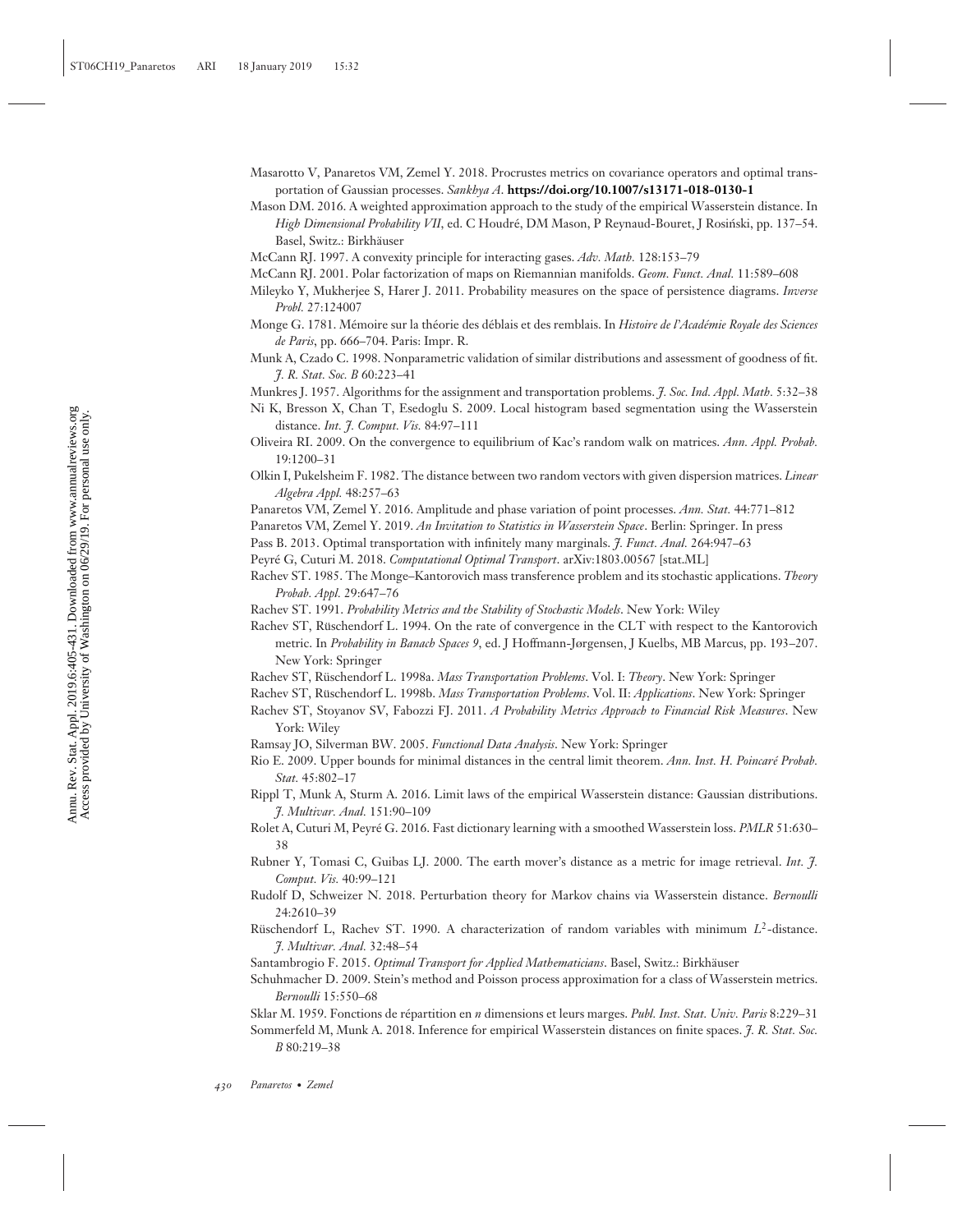- Sommerfeld M, Schrieber J, Munk A. 2018. Optimal transport: fast probabilistic approximation with exact solvers. arXiv:1802.05570 [stat.CO]
- Takatsu A. 2011. Wasserstein geometry of Gaussian measures. *Osaka J. Math.* 48:1005–26
- Talagrand M. 1994. The transportation cost from the uniform measure to the empirical measure in dimension ≥3. *Ann. Probab.* 22:919–59
- Tameling C, Munk A. 2018. Computational strategies for statistical inference based on empirical optimal transport. In *2018 IEEE Data Science Workshop (DSW)*, pp. 175–79. New York: IEEE
- Tameling C, Sommerfeld M, Munk A. 2017. Empirical optimal transport on countable metric spaces: Distributional limits and statistical applications. arXiv:1707.00973 [math.PR]
- Tanaka H. 1973. An inequality for a functional of probability distributions and its application to Kac's onedimensional model of a Maxwellian gas. *Z. Wahrscheinlichkeitstheorie Verwandte Gebiete* 27:47–52
- Villani C. 2003. *Topics in Optimal Transportation*. Providence, RI: Am. Math. Soc.
- Villani C. 2008. *Optimal Transport: Old and New*. Berlin: Springer
- Wang JL, Chiou JM, Müller HG. 2016. Functional data analysis. Annu. Rev. Stat. Appl. 3:257-95
- Wasserman L. 2018. Topological data analysis. *Annu. Rev. Stat. Appl.* 5:501–32
- Weed J, Bach F. 2018. Sharp asymptotic and finite-sample rates of convergence of empirical measures in Wasserstein distance. *Bernoulli*. In press
- Zemel Y, Panaretos VM. 2018. Fréchet means and Procrustes analysis in Wasserstein space. *Bernoulli*. In press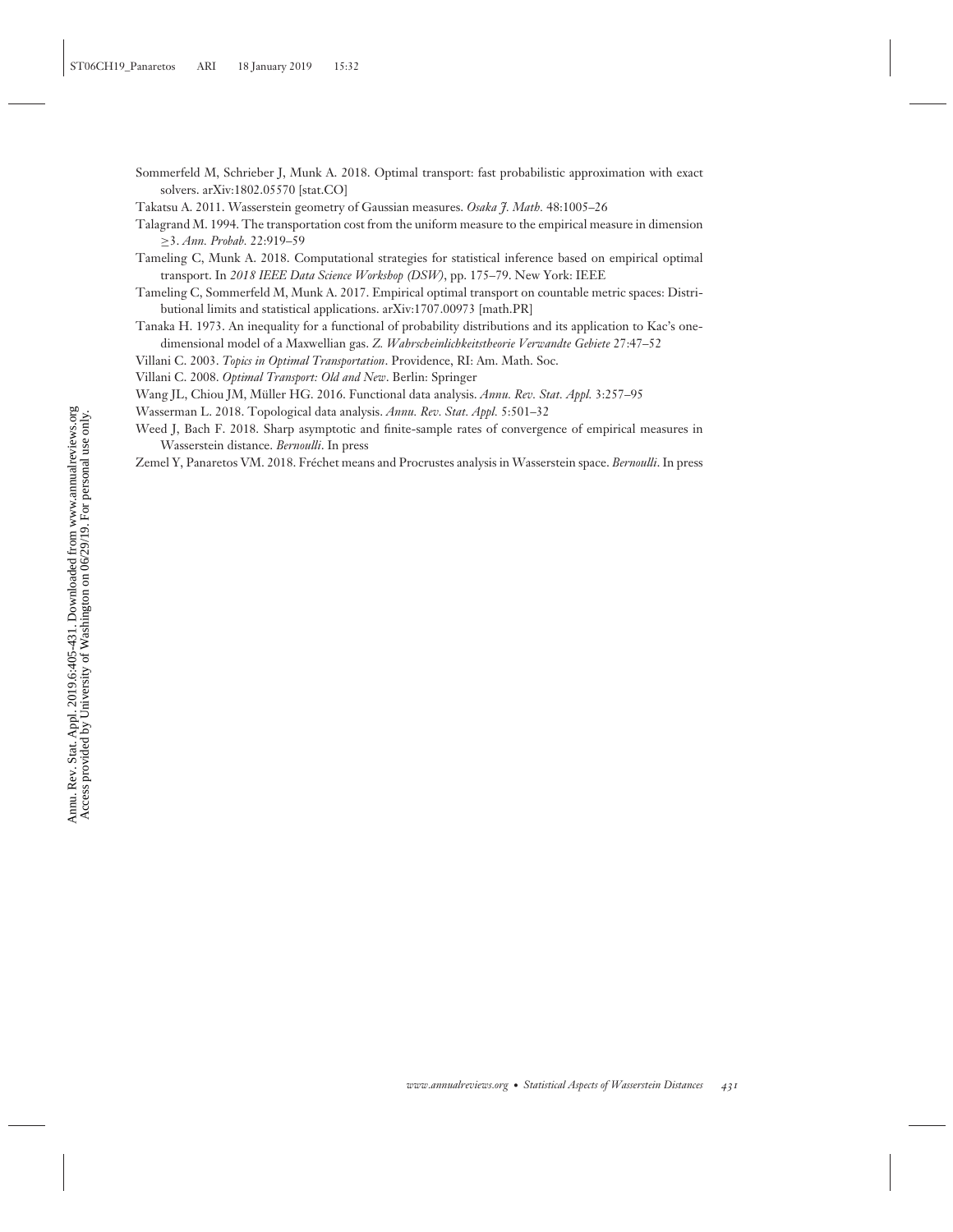# $R$

**Annual Review of Statistics and its Application**

# Contents Volume 6, 2019

| Stephen Elliott Fienberg 1942-2016, Founding Editor of the Annual<br>Review of Statistics and Its Application<br>Alicia L. Carriquiry, Nancy Reid, and Aleksandra B. Slavković  1 |
|-----------------------------------------------------------------------------------------------------------------------------------------------------------------------------------|
| Historical Perspectives and Current Directions in Hockey Analytics                                                                                                                |
| Experiments in Criminology: Improving Our Understanding of Crime<br>and the Criminal Justice System                                                                               |
| Using Statistics to Assess Lethal Violence in Civil and Inter-State War                                                                                                           |
| Differential Privacy and Federal Data Releases                                                                                                                                    |
| Evaluation of Causal Effects and Local Structure Learning of Causal<br><b>Networks</b>                                                                                            |
| Handling Missing Data in Instrumental Variable Methods for Causal<br>Inference<br>Edward H. Kennedy, Jacqueline A. Mauro, Michael J. Daniels,                                     |
| Nonprobability Sampling and Causal Analysis                                                                                                                                       |
| Agricultural Crop Forecasting for Large Geographical Areas                                                                                                                        |
| Statistical Models of Key Components of Wildfire Risk<br>Dexen D.Z. Xi, Stephen W. Taylor, Douglas G. Woolford, and C.B. Dean  197                                                |
| An Overview of Joint Modeling of Time-to-Event<br>and Longitudinal Outcomes<br>Grigorios Papageorgiou, Katya Mauff, Anirudh Tomer, and Dimitris Rizopoulos  223                   |